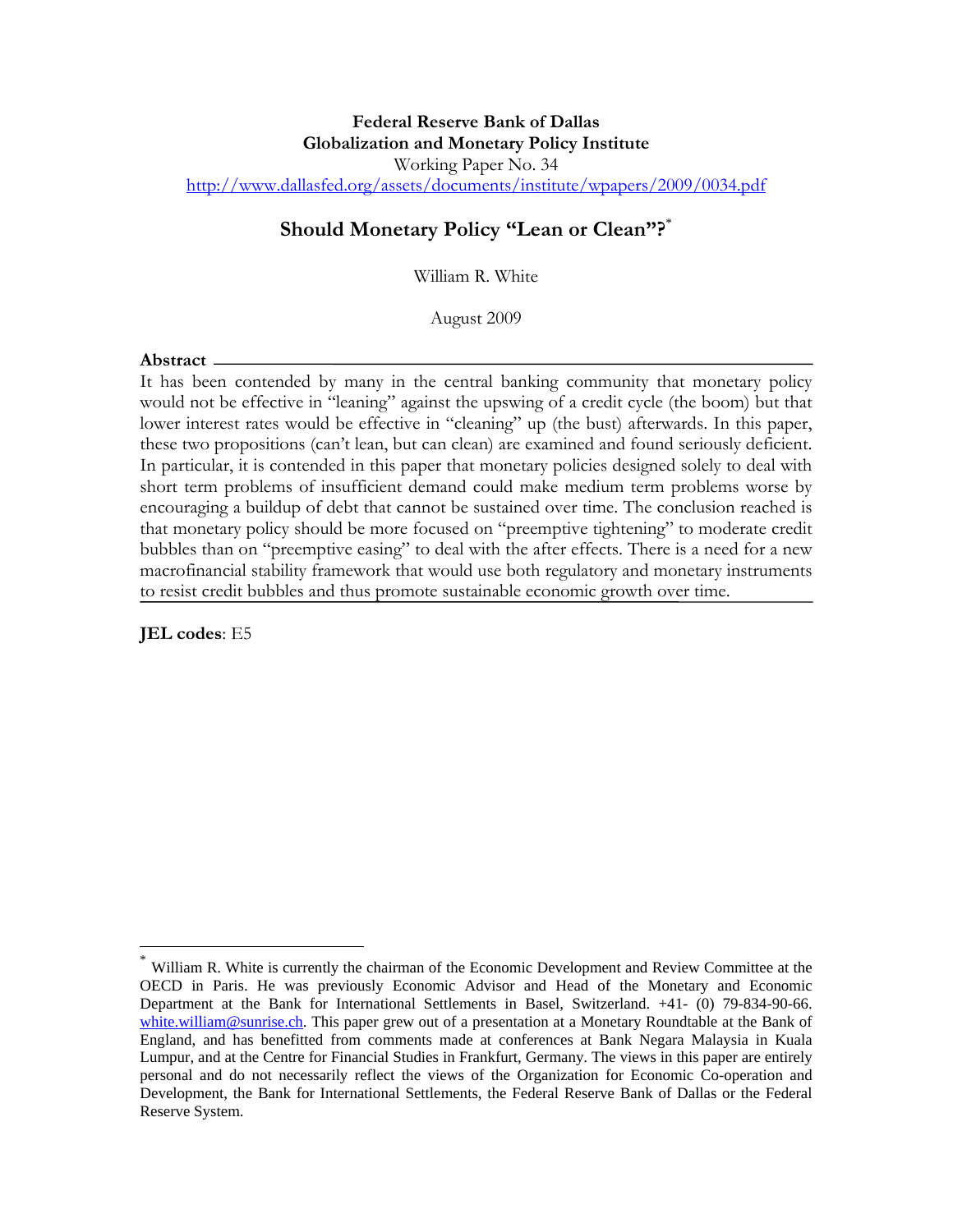# Should Monetary Policy "Lean or Clean"?

### By William R White

#### **A. Introduction**

Should monetary policy **lean** against the wind of the expansion phase of credit upturns, in order to moderate boom conditions? Clearly, no one would question the desirability of leaning enough to reduce associated inflationary pressures. But should the reaction be stronger than that which near-term inflation control might seem to warrant? In particular, should policy be tighter than otherwise, given evidence of growing "imbalances" in the real economy<sup>1</sup> or increasing systemic exposures in the financial system? Or should an alternative strategy be relied upon to deal with such problems. In particular, should monetary policy be content with trying to **clean** up afterwards, once the boom has turned to bust? Indeed, should central banks go even further and preemptively ease policy in order to short circuit the bust altogether?

As a matter of logic, the answer to the **lean or clean** question must depend on an evaluation of the relative merits of each approach, since alternatives cannot be evaluated in isolation. The dominant view until quite recently seems to have been in favor of cleaning up afterwards. However, the practical difficulties encountered in trying to do so over the last eighteen months seem now to be altering the balance of earlier arguments.

Indeed, the current set of economic circumstances facing the official community is as difficult as any seen in the postwar period. Growth is slowing, and quite sharply in both the advanced and emerging market economies. For a time inflationary pressures were also rising, particularly in the emerging market economies, though they now seem to be receding in the face of an unexpectedly sharp slowing of near- term - growth prospects. In the major financial centers, many markets are dysfunctional and some are not operating at all. Many financial institutions have had to be closed down, nationalized or supported in some way by governments. Moreover, it cannot be ruled out that the economic and financial situation will worsen substantially before it eventually improves.

The purpose of this paper is to suggest steps that might be taken to help avoid a repeat of these difficulties in the future. Evidently, this presupposes some understanding of what caused today's difficulties in the first place.

Liberalized financial systems seem to be inherently "procyclical".<sup>2</sup> That is, there are endogenous cycles in which some piece of good news leads to both an increased demand for and supply of credit. This affects positively both asset prices and spending, contributing to still more optimism and providing still more collateral for still more loans. Eventually, all these trends overshoot levels justified by the initial improvement in fundamentals and rational exuberance becomes irrational exuberance. In the end, the bubble bursts and the

 $1$  Imbalances are defined here as significant and sustained deviations from longer run trends. Such deviations raise the possibility of mean reversion, perhaps with associated macroeconomic costs. Evidently, such an outcome need not be inevitable, given that underlying fundamentals might have changed enough to justify these unusual observations. Nevertheless, mean reversion seems a quite common historical phenomenon.  $2$  For a fuller description see Borio and White (2004)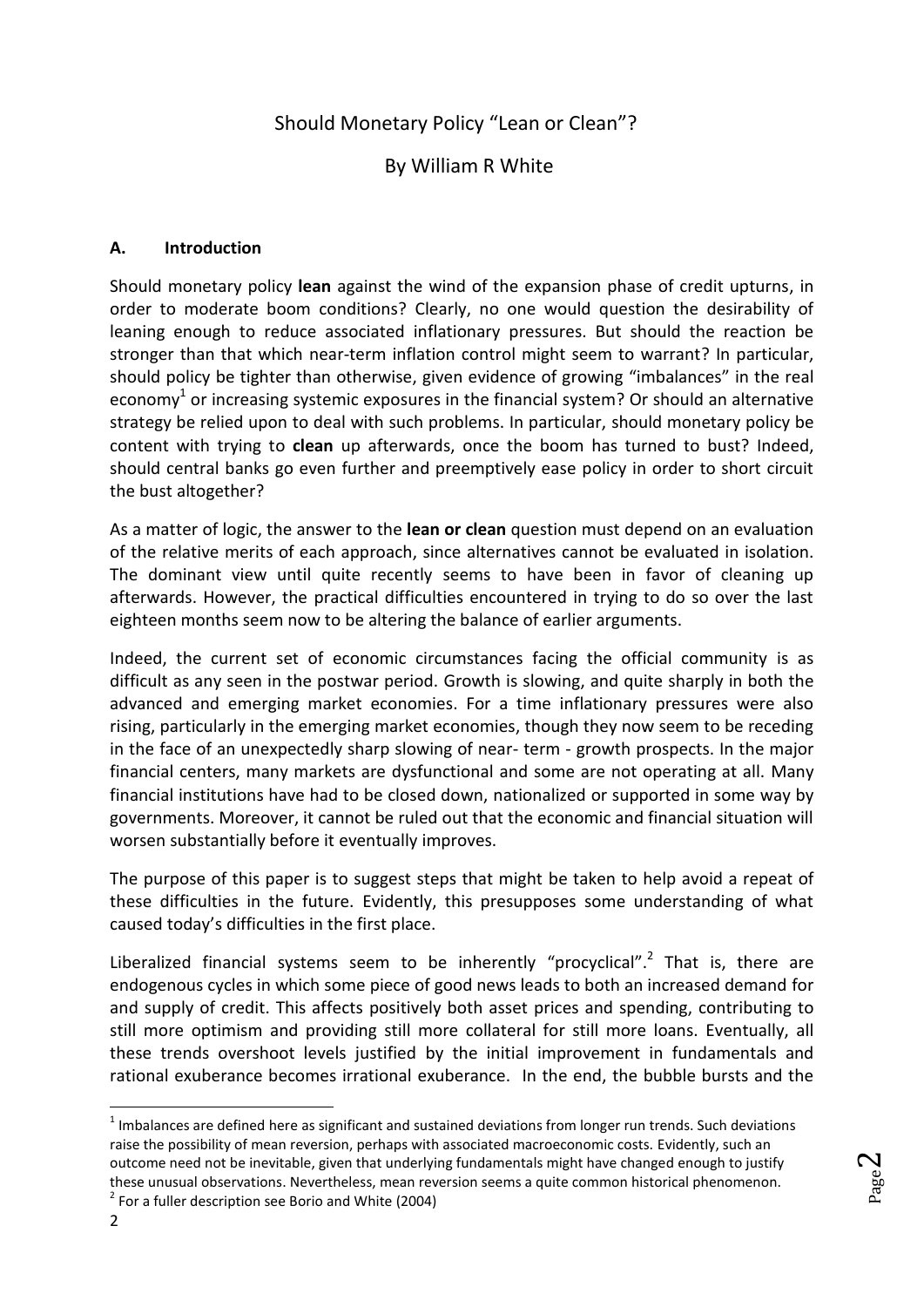process of speculation and leverage which powered it goes into reverse. Such processes have been seen repeatedly in history. The great recessions beginning in 1825, 1873 and 1929 all shared these characteristics<sup>3</sup>, as did the more recent Nordic, Japanese and South East Asia crises<sup>4</sup>. Moreover, in each instance the crisis emerged suddenly and unexpectedly, and without any significant degree of accelerating inflation beforehand.

There is a great deal of evidence to support the view that we are witnessing something quite similar today. The "New Era" and "Great Moderation" proclaimed in the latter part of the 1990's led to a variety of excesses which suddenly collapsed around the turn of the century. This was met in turn by an unprecedented degree of monetary easing in the large industrial countries, and subsequently by very easy monetary policies in many emerging market countries (accompanied by massive foreign exchange intervention) as they tried to resist upward pressure on their exchange rates. The upshot was that global interest rates, both short and long, were held at unusually low levels for much of this decade. These lower rates contributed (a demand side effect) to a massive increase in monetary and credit aggregates. A further contribution to this credit growth (a supply side effect) was made by sharply declining lending standards. These easier lending terms were said at the time to be justified, both by an overall reduction in the risks to be managed, and by improved risk management capacities. In both the advanced and emerging market countries, many borrowers obtained access to credit who would never have been able to do so in the past (subprime mortgages, for example) or did so on unusually easy terms (cov-lite corporate loans, for example). Speculation and leverage are also thought to have expanded significantly, not least through the use of new structured products with high levels of leverage imbedded in them.

These developments contributed to record high global growth rates, until quite recently. Inflation, moreover, was quiescent for an unexpectedly long period under the influence of a variety of positive supply shocks, not least the process of globalization<sup>5</sup>. However, at the same time, these financial developments were also contributing to the gradual buildup of at least four major "imbalances" affecting both the financial and real sectors of the global economy.<sup>6</sup> As to the former, most asset prices (not least housing) rose to unprecedented levels. The exposure of financial firms to risks of various sorts, as can now be clearly seen with hindsight, also increased sharply. As to the latter, household saving rates in many countries (especially the English speaking ones) fell to zero or even below, while the ratio of investment to GDP in China rose to almost 50 per cent<sup>7</sup>. Again, such National Income

<sup>5</sup> White (2008a) provides a fuller assessment of the relationship between globalization and domestic inflation.

 $\overline{\phantom{a}}$ 

<sup>&</sup>lt;sup>3</sup> On this see Schumpeter (1934)

<sup>&</sup>lt;sup>4</sup> See Kindleberger and Aliber (2006)

 $^6$  As noted above, imbalances are defined here as significant and sustained deviations from longer run trends. Logically, individual deviations might be explained in a variety of idiosyncratic ways. However, when a wide variety of imbalances emerge simultaneously, this rather points in the direction of a joint underlying cause. This is pursued further below.

 $^7$  From a Wicksellian perspective, troubles arise whenever the financial rate (say, the long bond rate) differs from the natural rate (proxied by the prospective growth rate of the economy). Estimates of each for the global economy show that the financial rate fell below the natural rate in 1997, as the global growth rate of potential accelerated, and the gap continued to increase at least until the middle of 2008. See Knight (2008). In the English speaking countries, where the financial system has focused increasingly on lending to the household sector, consumption rose as a result. In China, where consumer credit is much less freely available, it was investment (often subject to political influences) that rose to very high levels. The crucial point, however, is that both imbalances seem to have a common source; namely, a large and longstanding gap between the natural and financial rates of interest.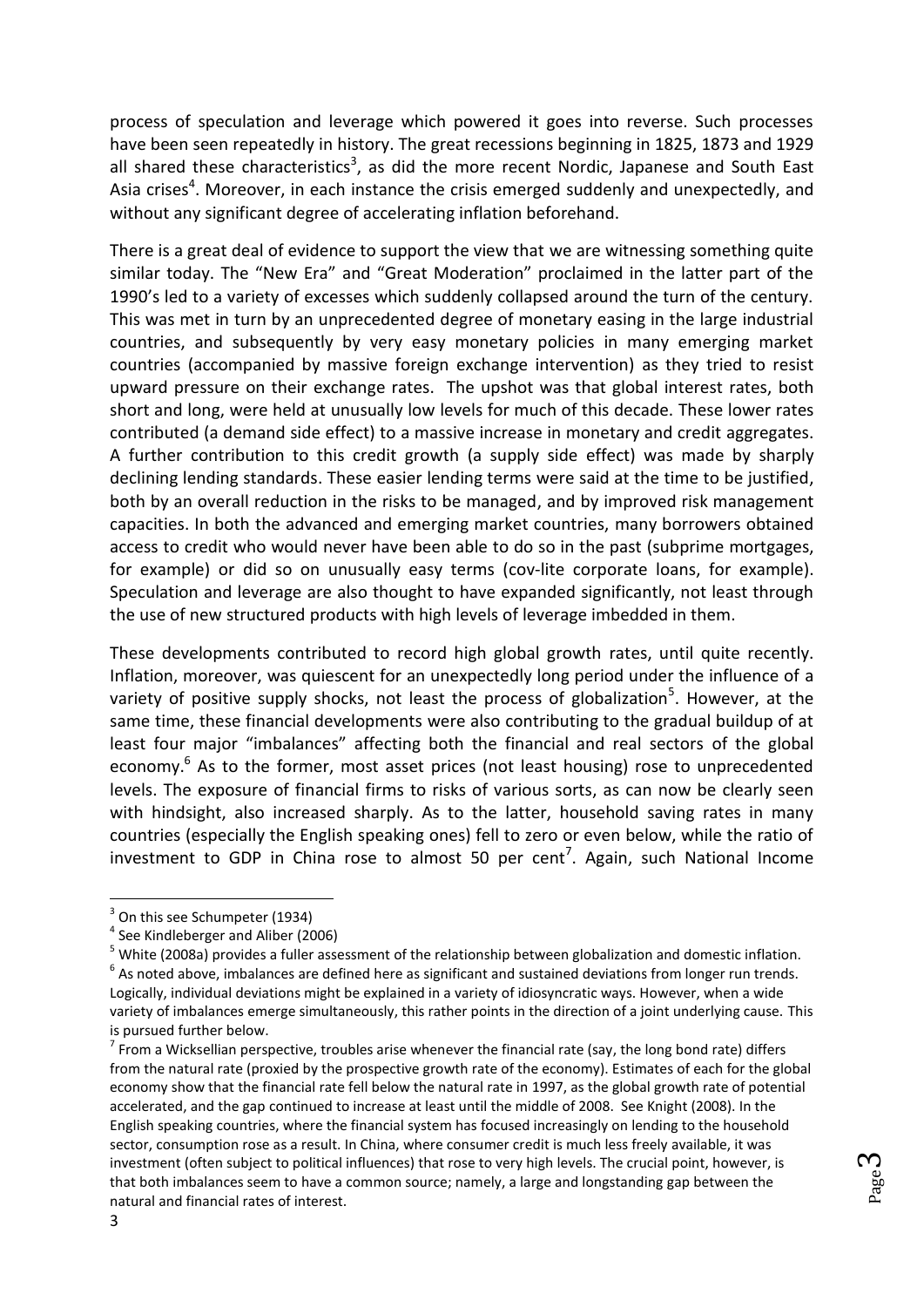Account numbers are unprecedented in large countries in the post war world. Finally, a number of countries with highly advanced financial systems and associated low household saving rates ran very large trade deficits. These were largely financed by capital inflows from surplus countries that had accumulated reserves in the process of resisting exchange rate appreciation.

Evidently, the period of high global growth and essentially stable prices has now come to an end. Perhaps the first overt manifestation of the effects of the long period of rapid monetary and credit expansion was the sharp rise in commodity prices. With the influence of the earlier positive supply shocks having run their course, higher commodity prices quickly fed through to headline CPI in many countries. However, lower real wages subsequently weighed on spending and growth, and this deceleration was further aggravated as the imbalances noted above began to unwind. Indeed, the slowdown has been so sharp, and the effects on commodity prices already so appreciable, that the earlier worries about inflation have increasingly been replaced by fears of near term deflation.

The tipping point in this transition was arguably the "Minsky moment" in financial markets<sup>8</sup> which occurred in August of 2007. The announcement that BNP had suspended redemptions from three of their investment funds sparked a massive withdrawal of liquidity from the market for asset based securities, not least by money market mutual funds fearful of "breaking the buck". Since then, the process of financial deterioration has continued relentlessly with a wide spectrum of asset prices falling sharply and many financial institutions having merged, gone bankrupt, or now on the verge of bankruptcy.

Due in part to tighter credit conditions and the wealth destruction arising from lower asset prices, real growth in the advanced industrial economies has also slowed sharply. However, probably more important has been the beginning of a process of mean reversion in spending patterns, in countries exhibiting such imbalances, and the spread of this effect to other countries through trade linkages in particular. The emerging market economies initially seemed somewhat immune to this slowdown, but it is now clear that they too have been caught up in this global transition<sup>9</sup>.

This interactive process of deterioration between the real and financial sectors, as the various imbalances simultaneously unwind, has yet to fully run its course. Nor have we yet seen the full impact on global currency markets, or on protectionist sentiment, of the current large trade imbalances. Recognizing the potential economic costs of all these developments raises the important question of how such processes might be avoided, or at least the costs moderated, in the future? Given that the underlying problem is one of excessive credit creation, there should be a strong presumption that monetary policy will

Page 4

 $^8$  A "Minsky moment" refers to the analysis of financial crises initially put forward by Hyman Minsky. See Minsky (1992) for a summary. He refers to various stages in the credit upswing, characterized by an ever declining quality of loans, with the end result being a "Ponzi" like financial structure. Interestingly, Irving Fisher (1933) painted a similar picture of this process. The "Minsky moment" is that point in time when the market suddenly recognizes the scale of the accumulated potential losses and further lending ceases. According to this story, markets may look illiquid but the underlying problem is one of fears about solvency. The word "arguably" is used in the text, because the panic in August 2007 had been preceded by well over a year of declining US house prices and rising default and delinquency rates. The markets, however, initially chose to ignore these developments.

 $^{9}$  On the high likelihood of this happening, see White (2007b).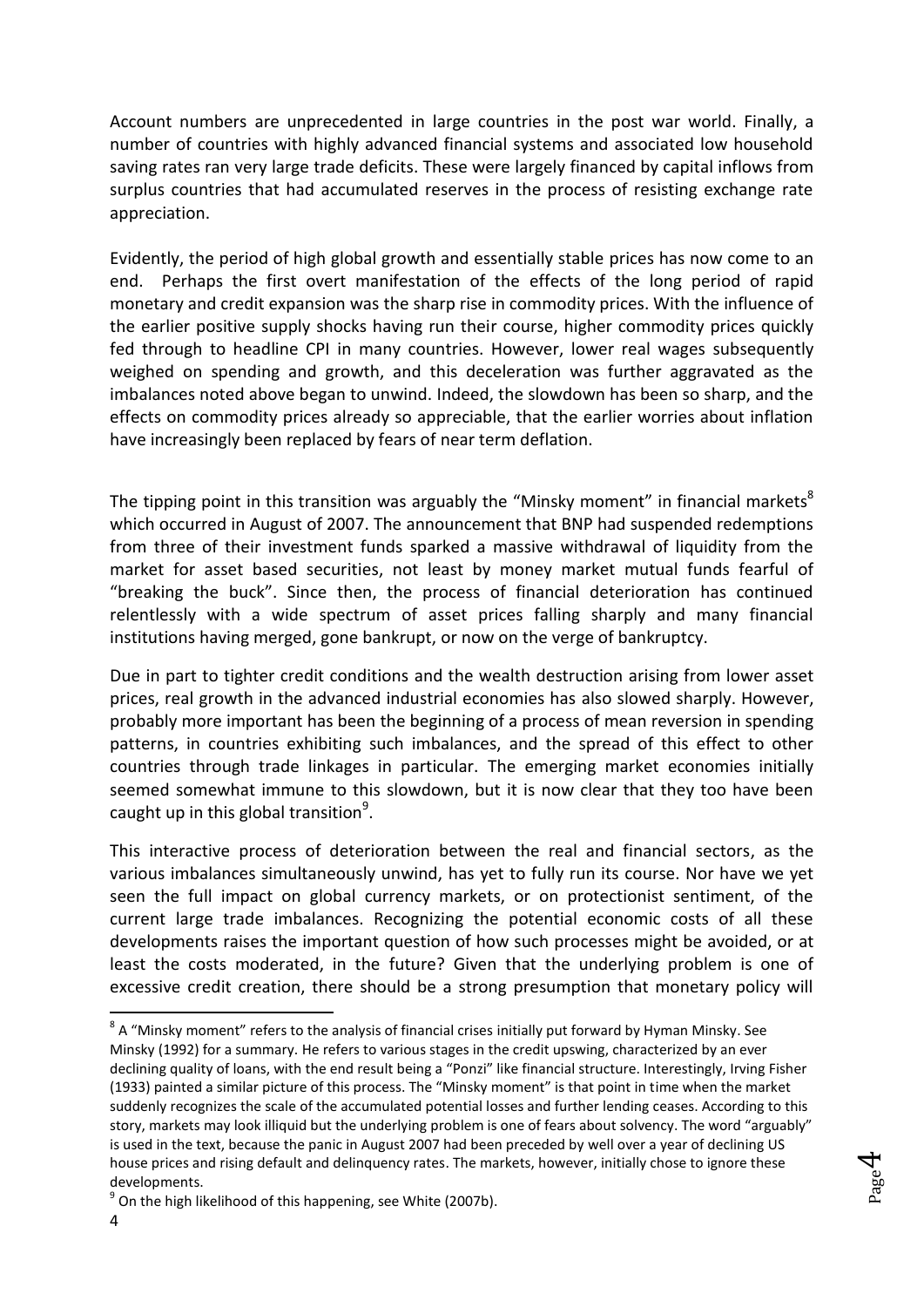have a significant role to play in leaning against these excesses. In the same way that repairing a broken financial system may be a necessary but not sufficient condition for restoring health to the real economy after a "bust", relying solely on regulatory mechanisms to moderate a "boom" might also prove insufficient.

### **B. The "lean versus clean" debate**

Against this background, an attempt is made in this paper to evaluate what has been a dominant analytical paradigm guiding the conduct of monetary policy in recent years; namely, that it is impossible to **lean** against credit bubbles using tighter monetary policy**,** but that it is possible to **clean** up afterwards using easier monetary policy.<sup>10</sup> Should it be possible to throw doubt on either or both of these propositions, then support is provided for the arguments presented in Section D of this paper. It is suggested there that "preemptive tightening" should replace "preemptive easing".

While not alone, the Federal Reserve seems most evidently to have conducted its monetary policy in strict conformance with the dominant analytical paradigm. Over the last two decades, representatives of the Federal Reserve System repeatedly stressed that monetary policy had been tightened only in response to the prospective inflationary implications of asset price increases, not in response to accumulating credit related imbalances (as such) or increasing exposures within the financial system. Conversely, when financial disturbances threatened growth prospects, monetary policy was repeatedly eased significantly. This occurred in 1987 (the stock market crash), in 1990-91 (the property crash, and the S and L crisis), in 1998 (LTCM), in 2001-4 (the end of the NASDAQ bubble), and most recently in 2007 in response to the current financial difficulties. In addition, in the context of the Asian crisis of 1997, monetary policy was not tightened even though all of the traditional indicators said it should have been. This pattern of "preemptive easing" was referred to by (then) Chairman Greenspan as a risk management paradigm. In sum, combining a refusal to lean with an eagerness to clean implies that the Fed's policy has been highly asymmetrical over the credit cycle.

Whether this approach is appropriate is already being implicitly questioned by some other central banks. The Bank of Japan, for example, has announced that its policy settings will be determined by two "perspectives". While the first perspective is very similar to the "gapology" methodology<sup>11</sup> favored by the Fed, the second perspective seems to be a promise to resist in the future the formation of the credit and associated debt excesses that plagued Japan in the 1980's. Given how long Japan was stuck in the "bust" period, with all its accumulated economic costs, that promise is not surprising. Similarly, the European Central Bank has a second "pillar" in addition to a conventional first one. While historically rooted in the belief that there is a low frequency association between money growth and inflation, some people associated with the European System of Central Banks now seem more willing to suggest that the second pillar could also foretell other kinds of problems<sup>12</sup>. While this

 $^{10}$  See, for example, Bernanke (2002), Mishkin (2007) and Kohn (2008).For a more recent description (and also a qualified recantation), see Yellen (2009)

 $11$  The gap referred to here is not the Wicksellian gap referred to in fn.7. Rather, it is the gap between estimates of actual output and potential output, or the equivelant in terms of labour market variables. It is this gap that is commonly thought to drive changes in the rate of inflation.

 $12$  See Weber (2008). Also Issing (2005) for one reference among many.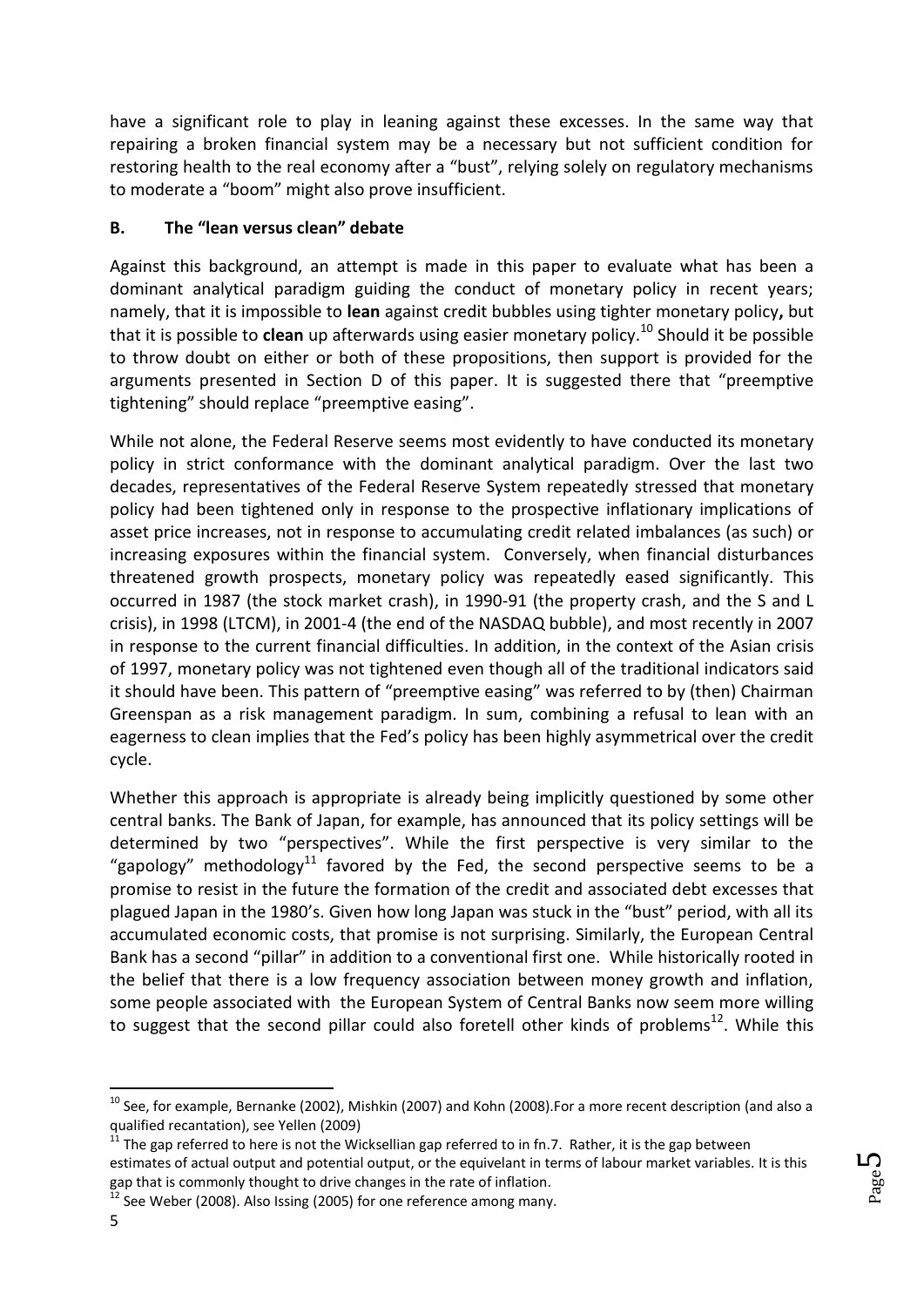evolution is by no means complete, it seems clear that the grounds for a serious analytical debate have at least been laid.<sup>13</sup>

Nor is this a new issue. Indeed, it was at the heart of the famous debate between Hayek and Keynes in the early 1930's.<sup>14</sup> Keynes won this debate, in part because Hayek offered no hope that policy might be used to ameliorate the situation during the Great Depression. In the process, Hayek's message was lost that the magnitude of the problem in the downswing was due to the buildup of imbalances (specifically "malinvestments") in the upswing of the credit cycle. This is one aspect of the debate that needs to be reopened. At the same time, the scope for policies to resist the downturn also need to be reexamined in light of another Austrian insight. It is not self evident that policies are desirable when they are effective only at the expense of creating even bigger problems in the future<sup>15</sup>. Whenever there is an intertemporal tradeoff, at least some attention needs to be paid to the discounted net benefit offered by alternative policies.

The possibility that policies which are effective in the short run might have longer term costs is also suggested by some of the insights from dynamic control theory, applied to economics in the 1950's by the engineer A W Philips<sup>16</sup>. Think of the economy as a system subject to shocks, and one in which the policy instrument has significant lagged effects on the real economy (say through encouraging procyclicality). In such a world, a problem of "instrument instability" can easily arise. In this situation, a successful effort to ensure that the actual level of output closely matches that desired by the policymaker comes at the cost of the stabilizing instrument having to move ever more sharply in successive cycles. Evidently, such policies cannot be sustained forever $17$ . The solution to this instrument instability problem was often found by engineers to be a lightening of the control procedure, to allow deviations from equilibrium to be somewhat longer lasting. By analogy, this implies that policies of "preemptive easing" might in the end prove disruptive. Put otherwise, small recessions (temporary deviations from equilibrium) might sometimes serve to ward off bigger deviations later. Moreover, in the case of monetary policies, the dangers might be even greater than the analogy suggests. This is because the monetary control instrument (policy rates) must eventually be constrained by the zero lower bound, and that asymmetric policies over successive cycles would make this a more and more likely outcome.

**<sup>.</sup>**  $13$  For a discussion of some other significant differences between major central banks in how they conduct monetary policy, and why, see White (2008b).

 $14$  Hicks (1967) noted how this debate "captured the imagination" of economists at the time, but had been almost forgotten by the late 1960's. For a fuller account see Cochran and Glahe (1999)

<sup>&</sup>lt;sup>15</sup> Contrast Keynes' famous comment: "In the long run we are all dead", with von Mises: "No very deep knowledge of economics is usually needed to grasp the immediate effects of a measure; but the task of economics is to foretell the remoter effects, and so to allow us to avoid such acts as attempt to remedy a present ill by sowing the seeds of a much greater ill for the future" One is also reminded of Milton Friedman who, on being told that money growth only led to inflation in the long run, was said to have responded "I have seen the long run, and it is now".

 $16$  Philips (1957)

<sup>&</sup>lt;sup>17</sup> In making a similar point, Cooper (2008, p137) makes delightful reference to early work on "governors" for steam-driven saws. If "over governed", such that the steam pressure was quickly altered to keep the saw moving exactly at a predefined pace, after the wood was put on the blade, the machine would literally shake itself to pieces.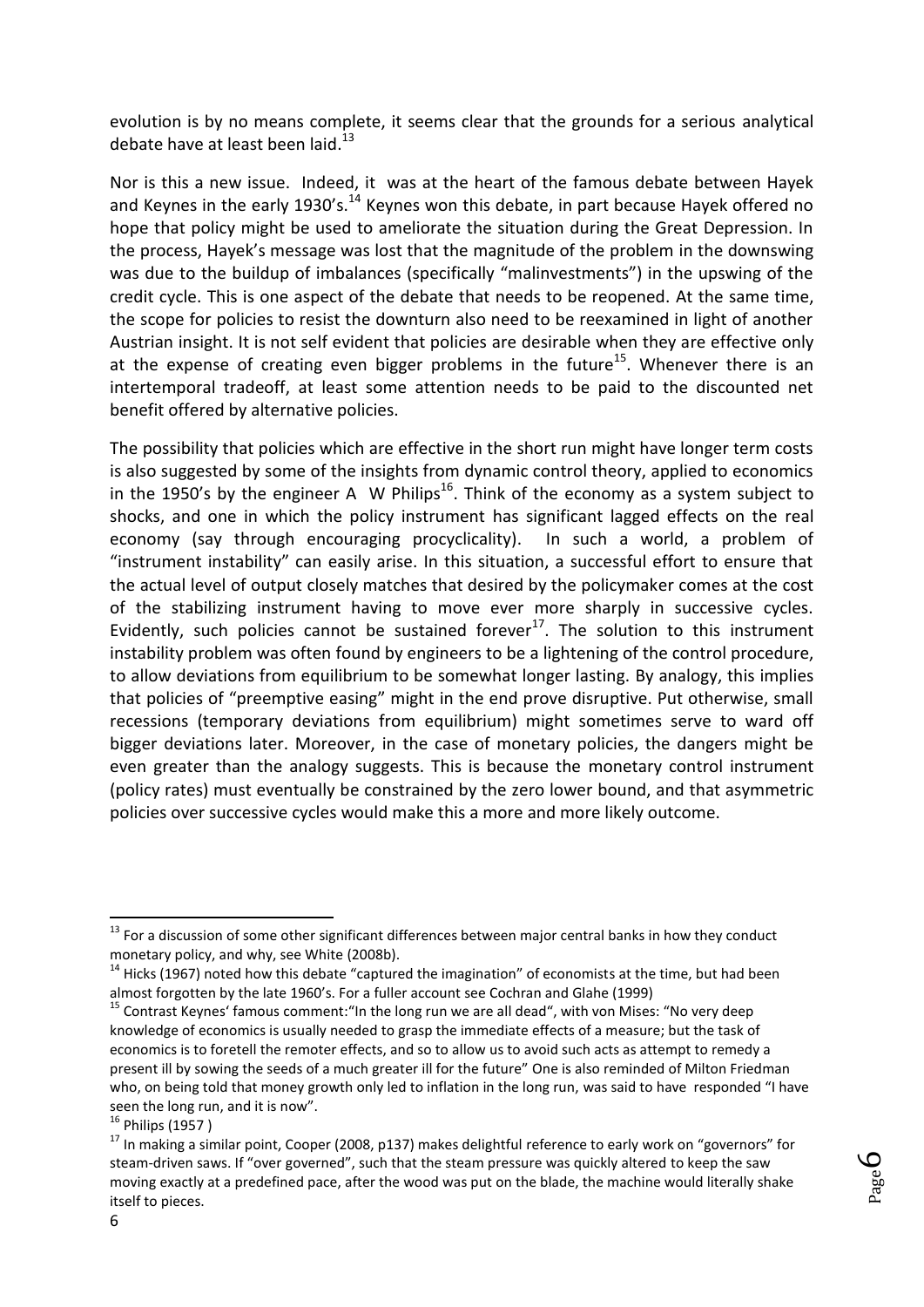### **Arguments supporting (and opposing) the view that monetary policy cannot be used effectively to lean against the expansionary phase of the credit cycle**

It is important to note that the arguments **supporting** this view have focused almost exclusively on the difficulties of using monetary policy to lean against asset price increases, rather than the underlying credit cycle itself<sup>18</sup>. Rising asset prices are, of course, only one imbalance of many that can be generated by easy credit conditions. However, this narrow focus does have the advantage of allowing a number of plausible arguments to be made against the straw man of "targeting" asset prices.

The first argument is that there is a number of asset prices that might be targeted. Advocates of a policy of leaning against the wind are then invited to choose which asset price should be the focus of the authorities' attentions, and to explain why. Since there is no obvious right answer to such a question, the whole approach of leaning against the wind is made to seem questionable. A second criticism is that, absent any clear criteria for determining the level of the asset price consistent with "fundamental value", it is impossible to estimate deviations from such a price in order to lean against it. A third criticism is that, given expectations of further increases in any rising asset price, the interest rate increases required to "prick the bubble" would be so great as to cause material damage to other parts of the economy.<sup>19</sup>

A more general argument against leaning against the credit cycle is that it might result in an undershoot of the desired level of inflation, whether that level is expressed as an explicit target or not. Two sorts of concerns can be noted in this regard. The first is that the economy might inadvertently be pushed into deflation, with all of the problems said to be associated with such a development. The second is that, by undershooting the desired inflation levels, the credibility of the central bankers´ fundamental commitment to price stability as a longer term goal might be brought into question. If he/she can countenance undershoots, why not overshoots as well? $^{20}$ 

Those **opposing** the dominant view (thus favoring the use of monetary policy to lean against the expansionary phase of the cycle) begin with a simple point. To favor leaning against the credit cycle<sup>21</sup> is not at all the same thing as advocating "targeting" asset prices. Rather, they wish to take action to restrain the whole nexus of imbalances arising from excessively easy credit conditions. The focus should be on the underlying cause rather than one symptom of accumulating problems. Thus, confronted with a combination of rapid increases in monetary and credit aggregates, increases in a wide range of asset prices, and deviations in spending

 $\overline{\phantom{a}}$ 

<sup>&</sup>lt;sup>18</sup> Weber (op. cit, p5) is implicitly critical in this regard. He states "The debate about monetary policy and financial markets is too often slanted to the question of how to deal with asset price bubbles. In my opinion, this view of monetary policy and asset prices is too narrow". He then goes on to suggest that the focus should be "redirected from financial bubbles to the issue of "procyclicality", which is consistent with what is being suggested in this paper. See also Borio (2003) and White (2005).

 $19<sup>19</sup>$  For a recent airing of such arguments see Greenspan (2009)

<sup>&</sup>lt;sup>20</sup> A number of practical difficulties would also have to be faced, should a central bank wish to lean against the wind of the credit cycle. These issues are addressed in the last section of this paper, supposing that the case for leaning, in principle, has been accepted.

<sup>&</sup>lt;sup>21</sup> A policy of leaning against the wind of procyclicality has been recommended in successive Annual Reports of the BIS and in many publications by BIS Staff. In particular, see the various papers on the BIS website by Borio, Borio and White, and White.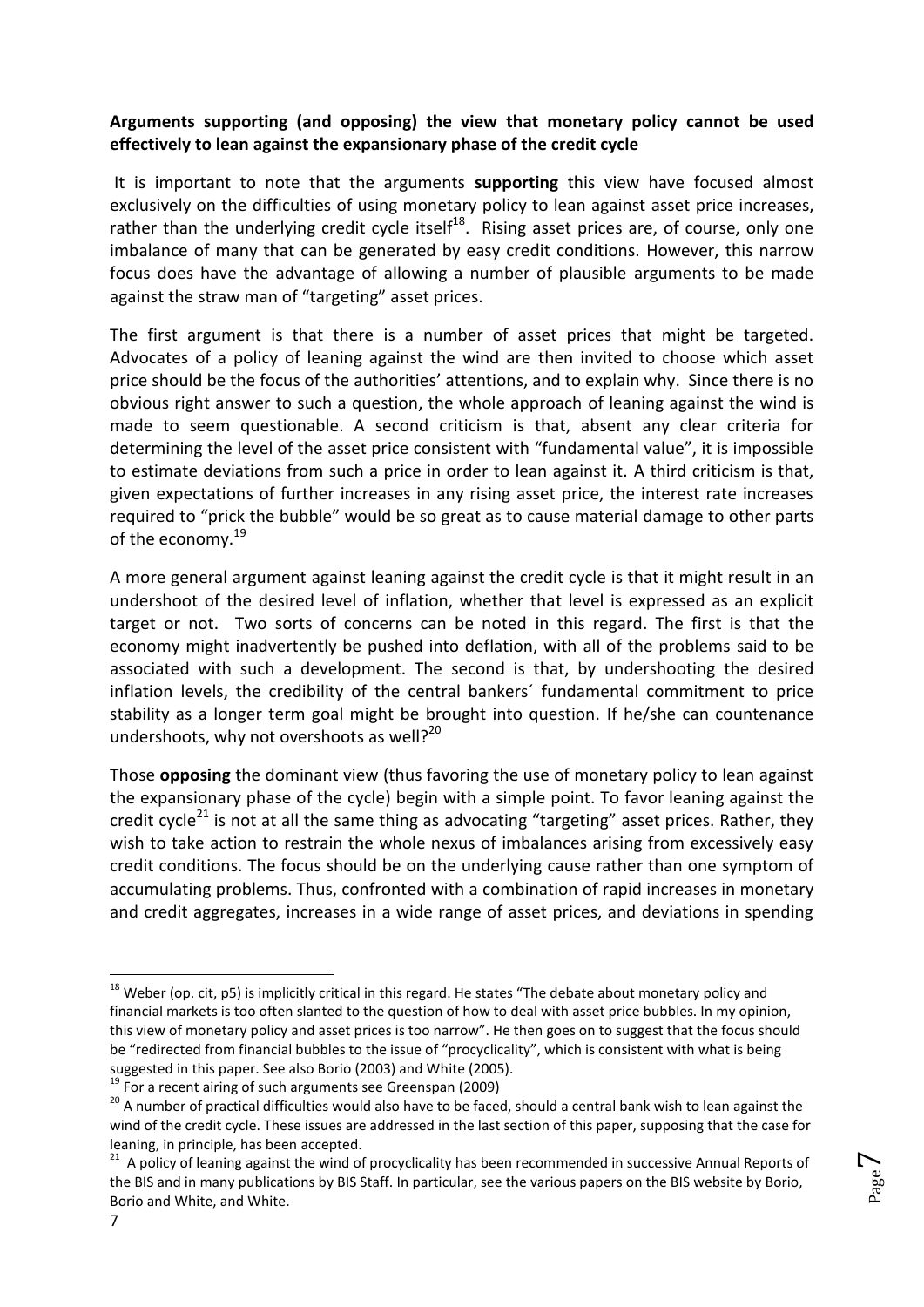patterns from traditional norms, the suggestion is that policy would tend to be tighter than otherwise.

From this broader perspective, there is no need to choose which asset price to target. It is a combination of developments that should evoke concern. Nor is there a need to calculate with accuracy the fundamental value of individual assets. Rather, it suffices to be able to say that some developments seem significantly out of line with what the fundamentals might seem to suggest. Finally, there is no need to "prick" the bubble and to do harm to the economy in the process. Rather, the intention is simply to tighten policy in a way to restrain the credit cycle on the upside, with a view to mitigating the magnitude of the subsequent downturn. Note as well, that general inflation would normally also be tending upwards in such circumstances, so that what is at issue here is not likely to be the direction of policy, but rather only the degree of policy tightening.

As for the more general concerns about undershooting the inflation target, this could lead to outright deflation, but it need not. In any event, it needs to be stressed that the experience of deflation is not always and everywhere a dangerous development.<sup>22</sup> The experience of the United States in the 1930's was certainly horrible, but almost as surely unique<sup>23</sup>. There have been many other historical episodes of deflation, often associated with bursts of productivity increases, in which falling prices were in fact associated with continuing real growth and increases in living standards. As noted above, there can be little doubt that serious problems can arise from the interaction of falling prices and wages and high levels of nominal debt. But the essential point of leaning against the upswing of the credit cycle is to mitigate the buildup of such debt in order to moderate the severity of the subsequent downturn. The price undershoot, per se, would not seem to be a problem if the economy is still growing strongly under the influence of the credit cycle itself. As for an undershoot undermining the credibility of the price stability objective, this would seem far less likely than the effects of an overshoot and should be easily explainable to the general public.

There are also other arguments supporting the views of those wishing to lean against the upswing of the credit cycle. It is very possible that credible statements of official concern and determination to act would change private behavior in a more stabilizing direction. In particular, it might help moderate some of the excesses seen in banking and credit markets, with their subsequent effects on asset prices and spending propensities. This is not an outlandish suggestion<sup>24</sup>. Indeed, it is now widely believed that a similar change occurred in the way inflationary expectations were formed after central banks became more serious about controlling inflation. Finally, tightening policy more in the upswing would seem likely to mitigate the size of the downswing, $^{25}$  and would also provide more room for policy easing

different countercyclical policy regime in place before the expansionary phase of the credit bubble began. <sup>25</sup> One reason for believing in such a relationship is that financial institutions might become less exposed to bad loans during the upturn. This, together with other policies designed to make them more resilient to downturns, would lessen the likelihood of a significant tightening of credit conditions during the downturn.

<sup>&</sup>lt;sup>22</sup> See Borio and Filardo (2005).

<sup>23</sup> Atkeson and Kehoe (2004) note in their concluding remarks, based on a broad historical study of 17 countries over 100 years, that "The data suggest that deflation is not closely related to depression" . Elsewhere they state "Our main finding is that the only episode in which there is evidence of a link between deflation and depression is the Great Depression (1929-1934)".

<sup>&</sup>lt;sup>24</sup> Greenspan (2009) states "I know of no instance where incremental monetary policy has defused a bubble". This may or may not be true, but the historical record might well have been different had there been a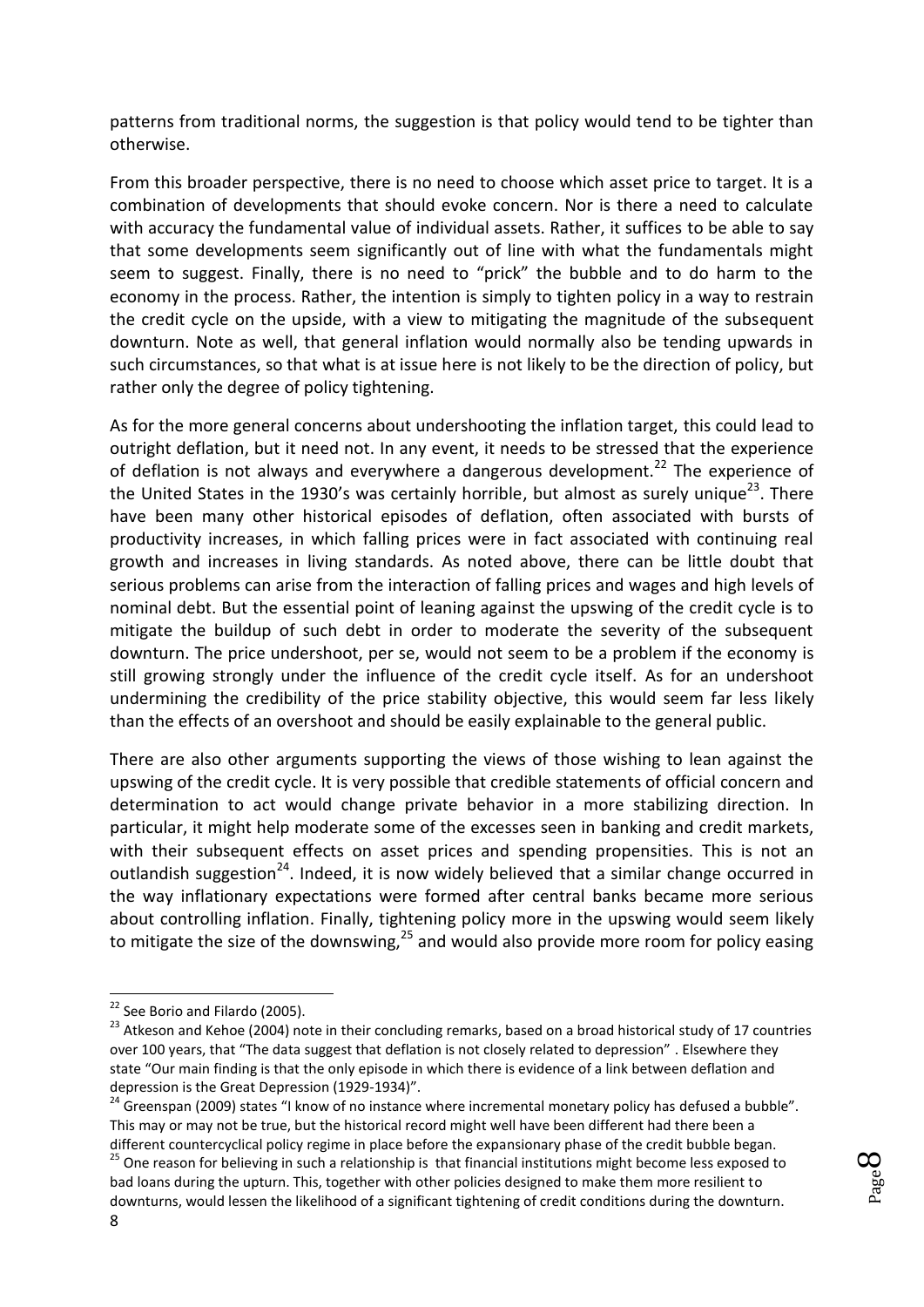in response. In particular, with interest rates higher at the peak of the cycle, there would less chance of running into the serious constraint of the zero lower bound for interest rates.

### **Arguments supporting (and opposing) the view that it is effective to use monetary policy to clean up in the contractionary phase of the credit cycle.**

The first argument used by those **supporting** this view (that monetary easing will effectively stimulate aggregate demand) is that it seems generally supported by the macroeconomic models now commonly used by central banks. These include large scale structural models, not much changed since the 1970's, but increasingly the use of Dynamic Stochastic General Equilibrium Models (DSGE)<sup>26</sup> as well. The second argument is that policy easing has consistently worked to stimulate demand in the past. As noted above, the Fed's typical response to financial turmoil since 1987 has been to ease monetary policy and, in every instance to date, the economy subsequently resumed growth. Indeed, over the last few decades, recessions have been very mild and the variance of output growth has been very low<sup>27</sup>. Third, as for previous experiences of costly deflations, the United States in the 1930's and Japan in the 1990's, it is argued that these were primarily the byproduct of policy error. In particular, the authorities failed to ease monetary policy aggressively enough<sup>28</sup>.

A fourth argument, of increasing practical relevance as policy rates edge ever lower, is that monetary policy can still be effective even at (or very near) the zero lower bound for the policy rate. The argument rests upon the efficacy of three propositions<sup>29</sup>. First, it is suggested that long rates can be lowered by generating expectations that the policy rate will be kept very low for an extended period. Second, it is held that term and credit risk premia can be reduced through changes in the relative supply of securities, reflecting shifts in the composition of the central bank's balance sheet. Third, it is suggested that "quantitative easing", in which the central bank's balance sheet is allowed to expand beyond the size required to keep the policy rate at zero, can have expansionary effects though various channels.

Those **opposed** to this view, rely in part on refuting the arguments above. The first argument rests on the reliability of models of the macroeconomy. Evidently, models must not be confused with reality and, in fact, large structural models have had a very poor record in predicting the turning points of even standard cycles in the post war period. To this must be added the reality of massive change in the real economy, the financial sector and the policy regime in recent years. The assumption of parametric stability under such conditions is highly implausible, unless the parameters are so loosely estimated in the first place as to raise serious doubts about the model's reliability. Further, even the large structural models have very rudimentary financial sectors, and their predictions might therefore be particularly suspect at times of financial crisis. As for more modern DSGE models, even their supporters



<sup>&</sup>lt;sup>26</sup> For an overview see Tovar (2008)

<sup>&</sup>lt;sup>27</sup> The low variance of output growth in the United States, together with inflation remaining both low and stable, led to the accolade "The Great Moderation" referred to above.

 $28$  See Ahearne et al (2002)

 $29$  See Reinhart (2003,) Bernanke (2004) and Bernanke (2009).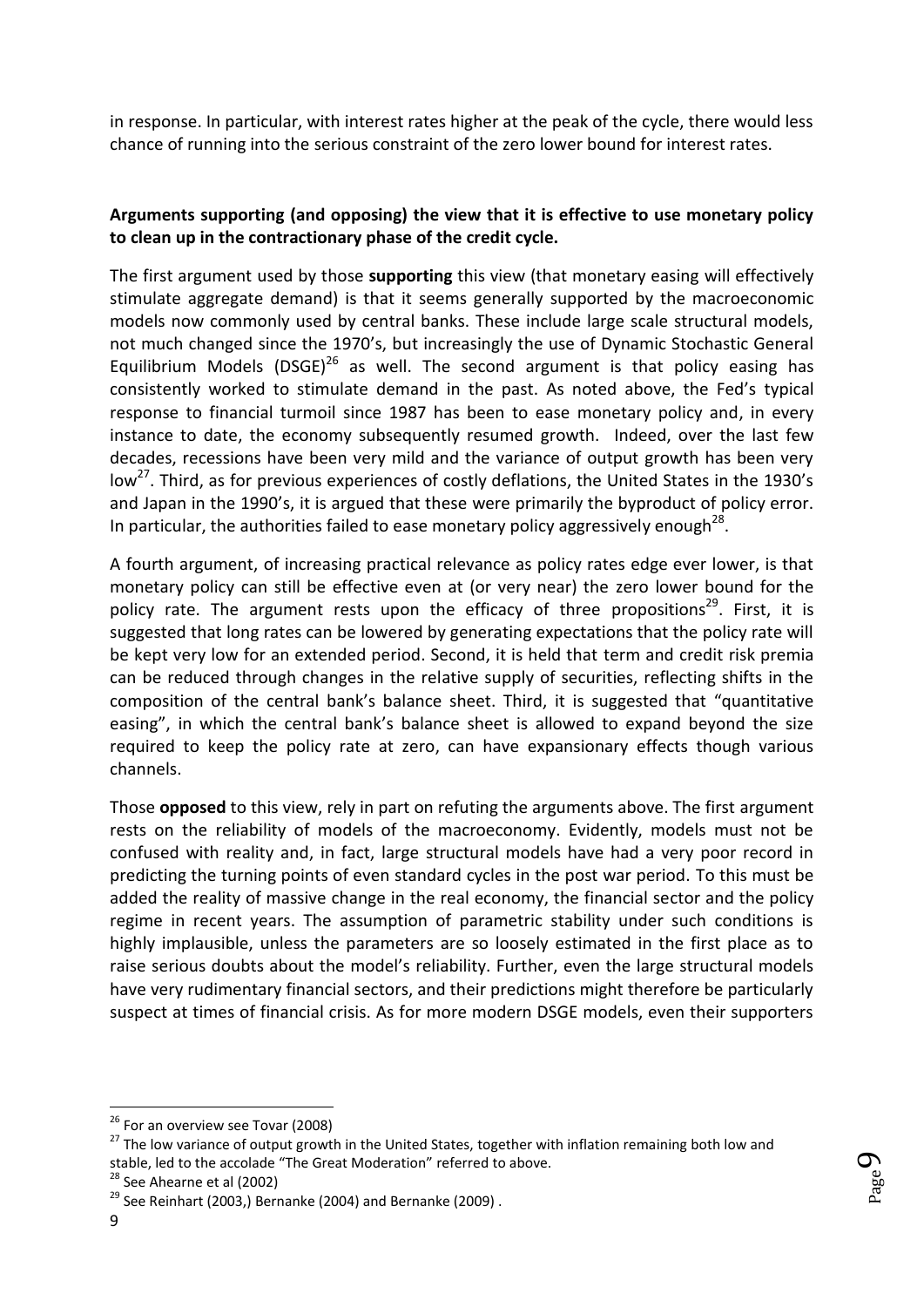admit that they are "work in progress", and they possess even more rudimentary financial sectors than those seen in more structural models. 30

As for the second argument, just because something has worked in the past need not logically imply that it is certain to work in the future.<sup>31</sup> Indeed, the degree of monetary easing required to kick start the United States economy seems to have been rising through successive downturns as the "headwinds" of debt have become stronger $32$ . The recognition that something seems to have changed in the transmission mechanism of monetary policy likely accounts for the spate of recent conferences on this particular topic.<sup>33</sup> After the crisis emerged in the summer of 2007, it was disquieting that, as the US policy rate fell at a record pace, mortgage rates actually rose for an extended period. A similar phenomenon was seen early in the last cycle of easing. Then, lower short rates initially failed to feed through to standard channels of the transmission mechanism until asset prices started to rise strongly in the middle of 2003. $34$  In the United States, in spite of unprecedented monetary and fiscal stimulus, the recovery after 2002 was the weakest in post war history.

One way to explain this phenomenon might be in terms of the cumulative effects of previous policy actions. As noted above, the Fed has used "preemptive easing" on successive occasions since the stock market crash of 1987, and many other central banks more or less followed its leadership. In each case, it could be argued that the resulting demand stimulus came in the form of an unsustainable bubble, which was then subsequently replaced by yet another bubble. The series begins with the easing of monetary policy in the late 1980's which helped spur the subsequent property bubble in many countries. The subsequent period of very low rates in the early 1990's, led to the decline in the value of the US dollar (and the Asian currencies effectively linked to it) and contributed to the Asian bubble. The subsequent decision not to raise rates, in spite of tighter domestic conditions, contributed to the excesses of the LTCM period, and the subsequent easing of rates then induced the stock market speculation of the late 1990's. When this collapsed and rates were sharply reduced in response, the seeds of the housing market boom and bust were sown. Moreover, with many countries again resisting currency appreciation as the US dollar fell through most of this decade, the imbalances referred to above became truly global.

Today, these imbalances (or "headwinds") constitute a serious threat to the continued effectiveness of monetary stimulus. One particular source of concern is the state of household balance sheets in many countries. As a result of previous low household saving

 $\overline{\phantom{a}}$ 

 $30$  For a critique of some of the theoretical and empirical underpinnings of such models, see Rudd and Whelan (2003)

 $31$  On this theme, against a far wider historical and philosophical backdrop, see Talib (2007)

<sup>&</sup>lt;sup>32</sup> Consider the path of the policy rate in the US in the early 1990's, the first years of this decade, and most recently. Both the size of the policy rate reduction and its speed have increased through successive cycles. This is consistent with the instrument instability argument made above.

<sup>&</sup>lt;sup>33</sup> The joint conference of the CEPR and ESI that took place in September of last year, at the BIS in Basel, was but one of many. Its topic was "The evolving financial system and the transmission mechanism of monetary policy".

<sup>&</sup>lt;sup>34</sup> It is evident from casual inspection that almost all asset prices, most commodity prices, and implicit volatilities derived from option prices, had an inflection point around the middle of 2003. It is perhaps more than correlation that global nominal policy rates hit their low point at that time, with rates of zero, one percent and two percent in Japan, the United States and the Euro zone respectively.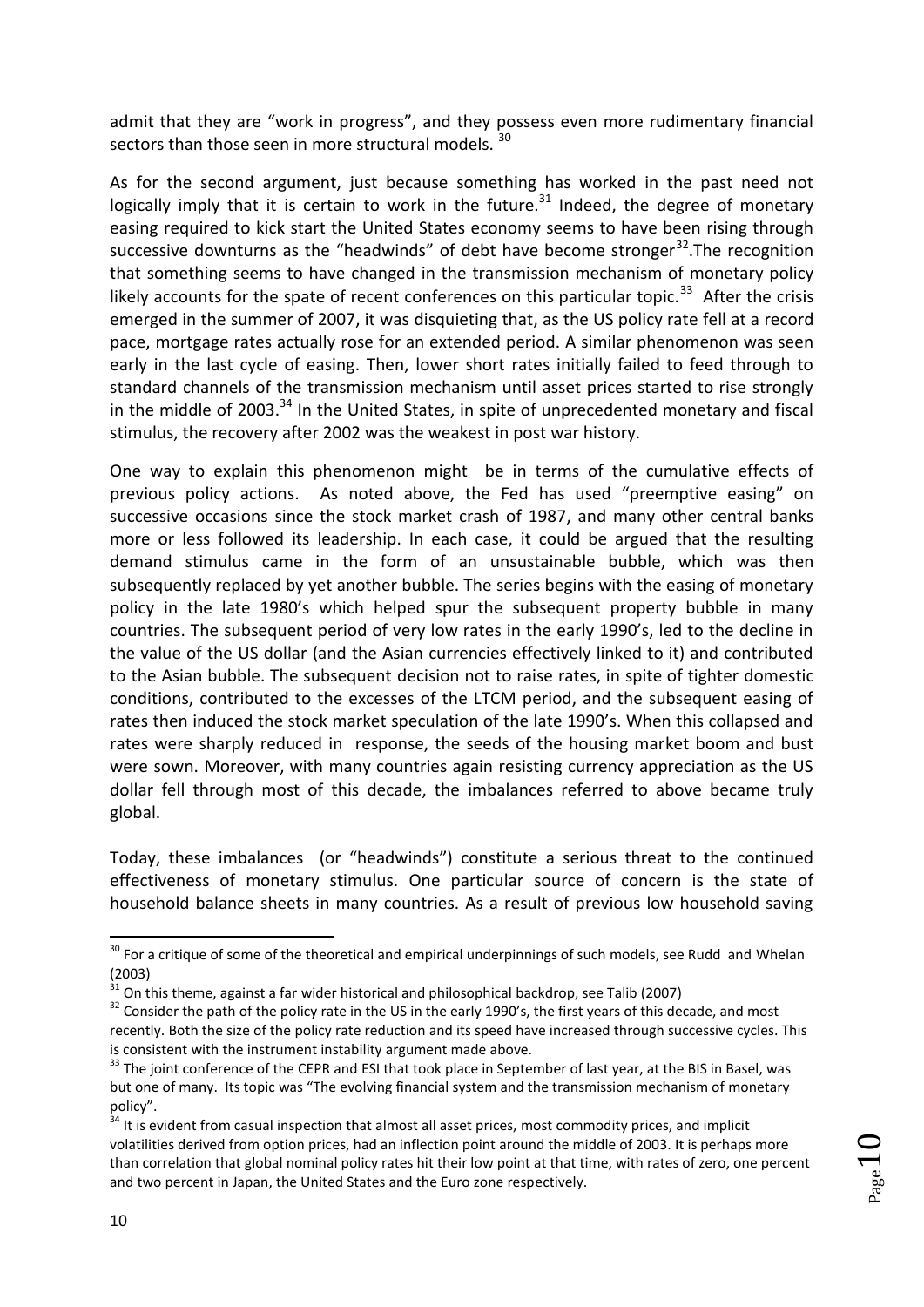rates, debt levels are very high. Against a backdrop of falling asset prices and tightening credit conditions, this will impede consumption going forward. Moreover, the real burden of this debt would rise even further, should prices and wages begin to fall. Evidently, monetary policy in the major countries now has very little room to lower nominal policy rates further. This implies that, even with inflationary expectations stable at some low level, real interest rates (ex ante) would be positive. Moreover, it is not unlikely that declining prices might even be extrapolated into the future. This would imply an even higher real rate of interest and would make the debt/deflation dynamic all the more resistant to the influence of monetary policy<sup>35</sup>.

As for the third argument, that the depressions in the US and Japan were primarily the product of too timid monetary easing, it cannot be denied that still more aggressive easing might have made a material difference. However, this is a supposition rather than a statement of fact. What is a fact is that, in both cases, interest rates were eased very sharply at the beginning of each crisis, and in the latter case, significantly more than a Taylor rule would have implied.<sup>36</sup> A competing (or perhaps complementary ) hypothesis would be that the difficulties seen in previous downturns were related to the excesses of the earlier upturns. In Japan, for example, it is a fact that investment levels collapsed after the crisis broke and that the corporate ratio of debt to value added fell continuously for over a decade<sup>37</sup>. Above, four major sets of global economic and financial imbalances were identified, of which only one has to do with the increased risk exposure (and inadequate capital) of financial institutions. Should the global economy now slow abruptly, in spite of the unprecedented degree of monetary easing seen almost everywhere, this would provide particularly clear evidence that underlying deflationary forces have their roots as much in the preceding "boom" period as in subsequent policy errors.

The fourth set of arguments, that monetary policy can still be effective even when policy rates are near zero, can be questioned (although not refuted) on various grounds. First, a credible commitment to keep policy rates low for an extended period to fight deflation assumes there are no other arguments for potentially having to raise policy rates. One such argument in the United States would be fear of a currency crisis arising from the long standing increase in US external indebtedness. The argument that changes in the composition of a central bank's balance sheet can effectively alter risk premia would seem to assume a high degree of non-substitutability between assets. This view has not been at all fashionable in academic circles in recent years, though it might now be being reassessed in light of the current degree of market dysfunction. Recall as well the failure of "Operation Twist" and various studies into the effectiveness (or rather the ineffectiveness ) of foreign exchange rate intervention in large, liquid markets. Indeed, the fact that the Federal Reserve has recently felt it necessary to embark upon a policy of quantitative easing is itself testimony to the shortcomings of the policy initiatives taken to date. Whether this last

 $_{\rm Page}11$ 

 $35$  On this dynamic, the classic reference is Fisher (1936)

<sup>&</sup>lt;sup>36</sup> See BIS (2001) Chapter 4

<sup>&</sup>lt;sup>37</sup> A still unsettled issue is whether Japan's poor performance throughout the 1990's was due to corporation's not wishing to invest, because of earlier overinvestment, or because a weakened banking system was not prepared to lend them the money. Recent statements by Japanese officials seem more sympathetic to the former view than the latter.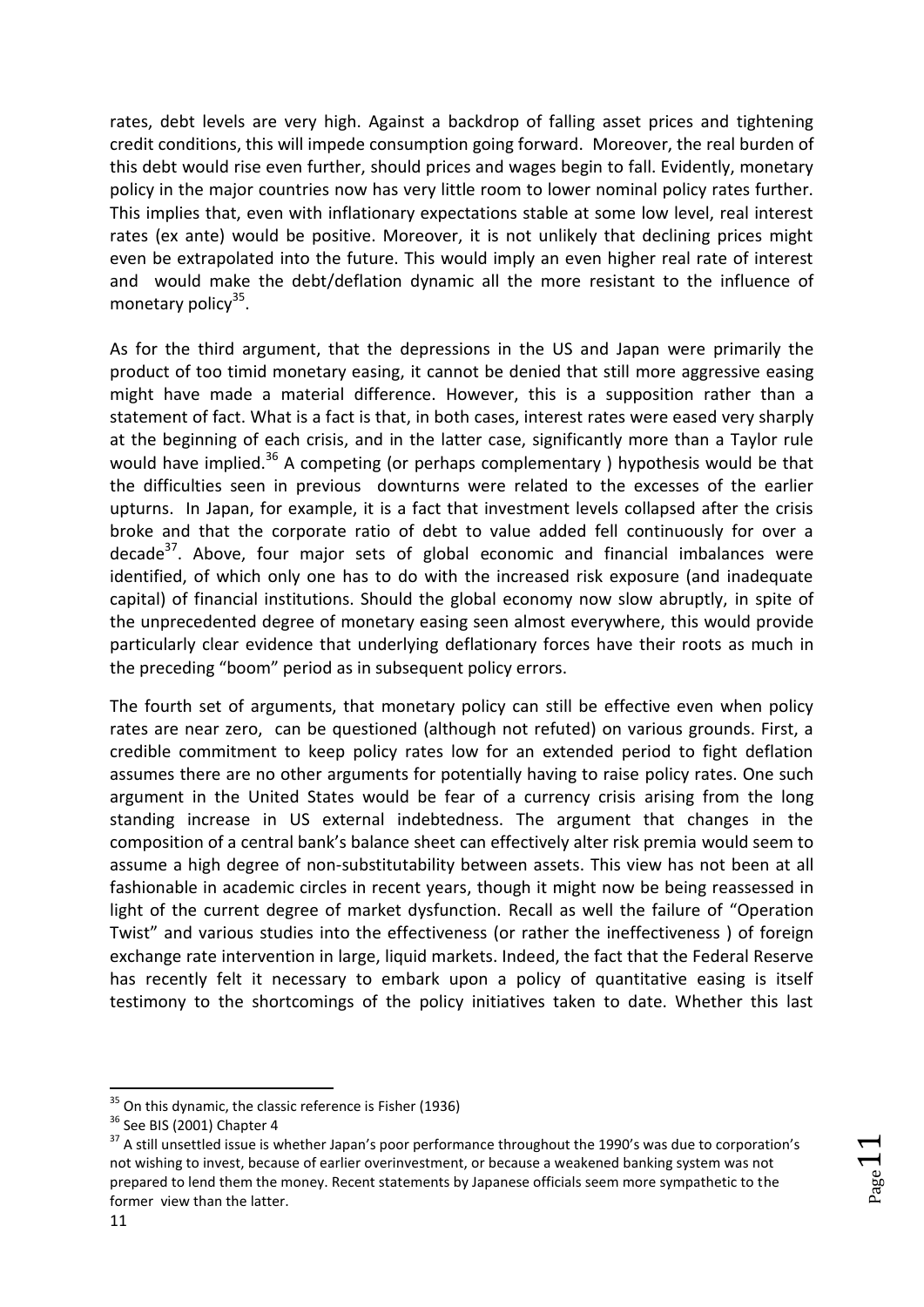recourse will work in stimulating real output growth remains to be seen, but the previous experience with quantitative easing in Japan cannot be considered wholly encouraging.<sup>38</sup>

This said, quantitative easing raises the possibility of two further channels through which monetary policy might regain its effectiveness. The first is a direct effect on inflationary expectations. The second is a direct effect on asset prices. Either could lead to a recovery of spending, as described below. However, the risks associated with each are also substantial. In effect, the cure might well prove as dangerous as the disease.

Scepticism about the efficacy of conventional monetary policy, when policy rates are already at zero, rests largely on a combination of two beliefs. First, a positive output gap is required to cause inflationary expectations to move in a positive direction. And, second, when policy rates are already zero, it is believed that monetary policy cannot produce such an outcome<sup>39</sup>. However, it is possible that quantitative easing could short circuit this dynamic by having a direct effect on inflationary expectations. A number of academics have made such arguments.<sup>40</sup> Indeed, this view is also implicit in the credit given to central banks for having produced "The Great Moderation" over the two decades prior to 2007. Similarly, we have decades of observations from many Latin American countries indicating the extent and speed with which inflationary expectations (and inflation) responded directly to perceived changes in the monetary regime

These observations lead to the conclusion that quantitative easing could in theory moderate or even reverse a debt/deflation dynamic. However, the associated risk would be that the process could easily get out of hand. Expectations driven by forward looking beliefs in the integrity of the monetary framework would seem more open to rapid revision than expectations based on recent historical experience<sup>41</sup>. The fact that the Federal Reserve recently took steps to make its longer term inflation objectives more concrete, presumably indicates both an awareness of the potential problem and a willingness to confront it directly. An underlying problem, however, is the credibility of such commitments, given the usefulness of higher rates of inflation in eroding debt burdens that are difficult to reduce in any other way. This problem can only be aggravated by the growing perception that central banks in many countries are increasingly acting like agents of their respective Ministries of Finance.

One possible route to inflation rising more than desired might be a process of self-fulfilling expectations, either in financial markets or in the market for labour. Suppose that foreign holders of US debt, almost wholly denominated in dollars, began to fear an inflationary outcome. They would then presumably try to protect themselves by selling their dollar denominated assets, putting downward pressure on the prices of both those assets and the

<sup>&</sup>lt;sup>38</sup> While there can be little doubt that massive increases in the nominal money stock will eventually result in increases in nominal quantities in the real economy, how this might be split between increases in real economic activity and prices ( in anything short of the "long run") is not clear.

<sup>&</sup>lt;sup>39</sup> In the late 1990's the Bank of Japan was advised by many to adopt an inflation targeting framework to resist deflationary tendencies. The Bank refused to do so. They argued that they had no effective tools to influence aggregate demand, and therefore could not deliver on the promise of price stability.

<sup>40</sup> For example, see Svennson (2003).

 $41$  Schumpeter (1934, p4)refers to an even more sinister possibility. He notes that in 1896 in the US there was a significant possibility that bimetallism might replace the gold standard. The implication of this inflationary threat was not higher inflation, as might have been expected. "On the contrary, although underlying conditions were by no means unfavourable for an upswing, business went to pieces".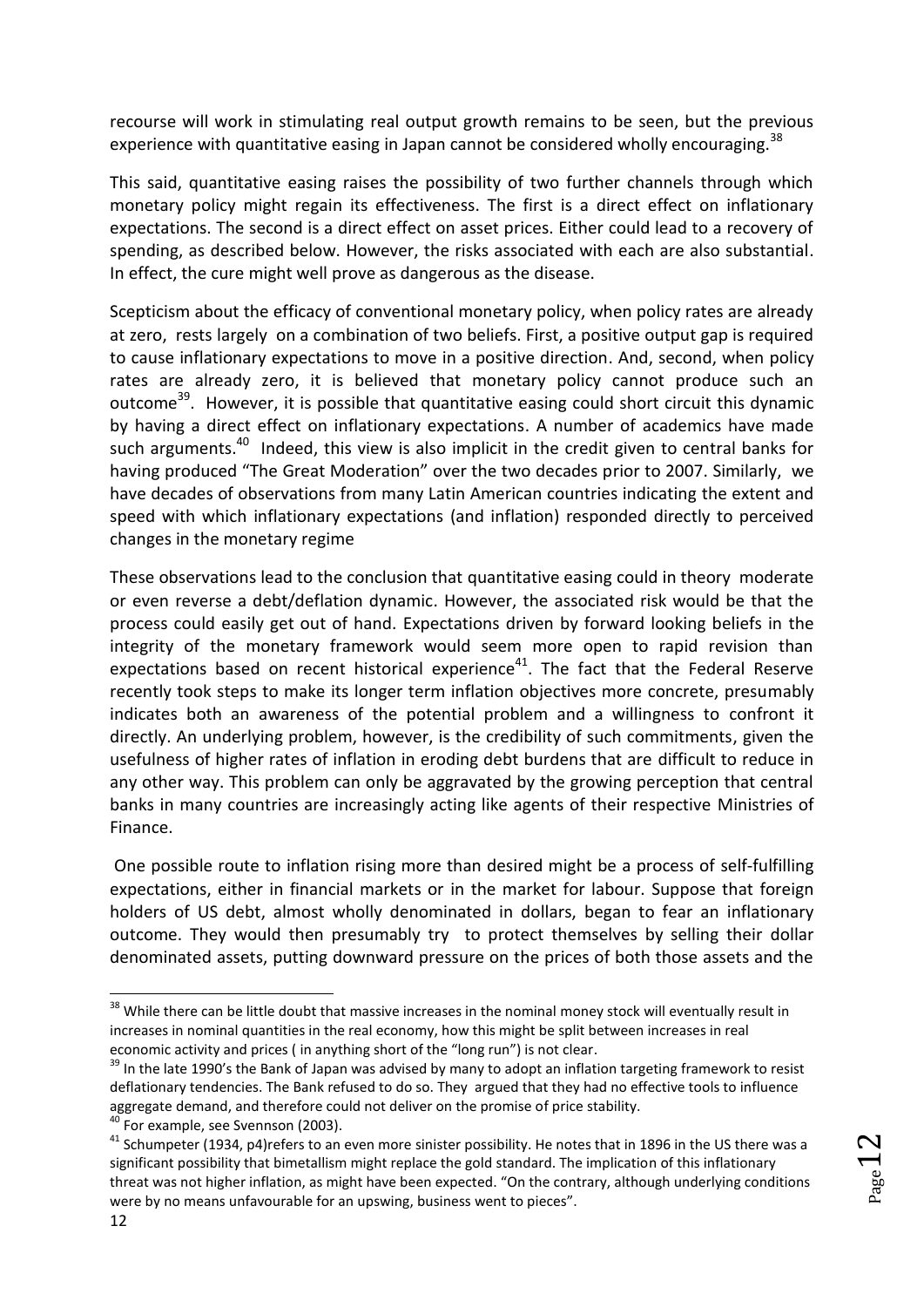dollar itself<sup>42</sup>. In short, the risk premia on dollar denominated assets would rise. This could conceivably raise aggregate demand (if the effect on domestic demand of higher domestic rates was less than the net effect of the currency depreciation) and would also directly raise US inflation through higher import costs Perhaps worse, the combination of falling asset prices and a weaker dollar might well culminate in stagflation. Similarly, domestic wages might also react more sharply than desired if wage earners began to fear an inflationary policy directed to reducing the real burden of debt at their expense.

The second channel through which quantitative easing might work would be a direct effect on asset prices, with higher wealth then leading to higher spending. As to a direct and significant effect on asset prices, this would have to be judged unlikely, unless inflationary expectations were also moving upwards with all the risks just described. Against the background of recent asset price declines from "unsustainable" levels, there can be no likelihood of previous peaks being repeated. Indeed, were this to happen it would constitute a repeat of the previous bubble with presumably even greater costs at some later date. At best, there might be a hope that asset prices have already overshot on the downside and that quantitative easing might provide a mechanism to reverse that overshoot. As for the effect of higher asset prices on spending, this is also unclear. There now seems to be growing agreement that, aside from asset price movements based on expectations of higher future productivity, higher asset prices do not in fact constitute an increase in wealth<sup>43</sup>. They do, however, provide more collateral to support more borrowing which might in turn lead to more spending. The difficulty with this mechanism, however, is that banks do not want to lend at the current juncture and potential borrowers do not wish to borrow.

Finally, another risk must be confronted. Should any or all of the extraordinary measures being taken currently to stimulate aggregate demand prove effective, then these measures will have to be reversed in a timely way. This leaves open the possibility of policy mistakes. While presumably no policymaker would be expected to desire anything other than a modest increase in inflation, history teaches us that control over this process is by no means perfect. For example, there are a number of reasons today why policymakers might have an exaggerated view of the level of potential going forward (and therefore the size of the output gap)<sup>44</sup>. First, after a bubble period, misallocated resources must be shifted to more productive uses. More concretely, the automobile, financial services and construction industries in many advanced market economies all seem too large, as does the potential of Asia to export consumer goods. During this process of adjustment, the level of global potential will shift down and the structural rate of unemployment will shift up<sup>45</sup>. Second, hysteretic effects , as unemployed workers lose contact with the labor market, could aggravate such

1

<sup>&</sup>lt;sup>42</sup> A related problem is the state of health of the US financial system. Kaminsky and Reinhart (1999) document the ease with which banking crises can turn into exchange rate crises with significant macroeconomic costs.

<sup>&</sup>lt;sup>43</sup> In particular, consider the case of rising house prices. An increase in wealth allows an increase in living standards. Evidently, living standards do not rise with house prices since the rising asset value is offset by the higher implicit rent required to live in the house. For a more formal analysis of this matter, see White (2007) and Muelbauer(2007)

<sup>&</sup>lt;sup>44</sup> Many central banks estimate potential using statistical "filters" based on past output levels. Evidently, if those previous output levels were not sustainable, such estimates of potential will be biased upwards.

<sup>&</sup>lt;sup>45</sup> This point was made more broadly and much earlier by Schumpeter (1934) among others. He states (p16) "The chief difficulty lies in the fact that depressions are not simply evils, which we might try to suppress butperhaps undesirable- forms of something which has to be done, namely, adjustment to previous economic change. Most of what would be effective in remedying a depression would be equally effective in preventing this adjustment. This is especially true of inflation (i.e. monetary stimulus)"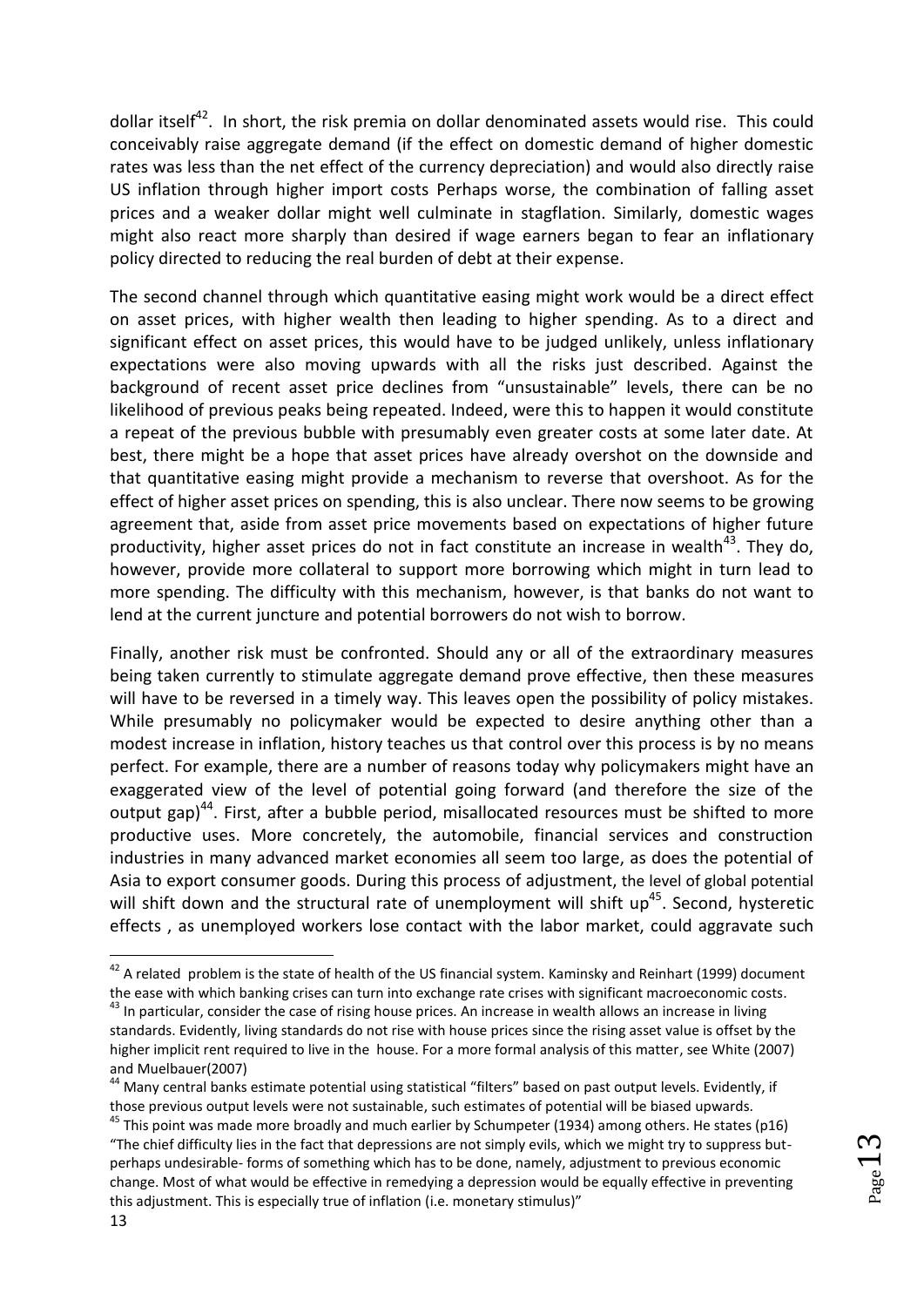developments, particularly in countries with badly functioning labour markets. A third possible source of concern might be some rethinking (say, given the threat of protectionism) of the integrated global supply network that has built up over many years. There are grounds for believing that globalization has made a material contribution to lower inflation in recent years, and that a reversal of such trends might have the opposite effect<sup>46</sup>. Fourth, economic downturns commonly result in reductions in capital formation and in total factor productivity. Fifth, and finally, new legislation together with reregulation and nationalisation all have the effect of reducing potential . These uncertainties must be added to those that, even in the past, led to potential "gaps" being very difficult to estimate in real time.

Another concern, given the extent to which central banks have massively increased the size of their balance sheets, is whether they will have the technical skills to reverse the expansion as quickly as they might like. Recall, that all of this is effectively unchartered territory. In particular, the price at which central banks might be able to sell the kinds of assets they have recently begun to purchase remains to be determined. This implies that withdrawing bank reserves could have disruptive effects in some financial markets at least. Thus, a delicate balancing act is required. As the real economy improves, tightening must be "measured" enough not to destabilize still fragile confidence and financial markets, but also fast enough not to allow inflationary expectations to rise too much. This will be particularly difficult if the source of demand expansion was itself a rise in inflationary expectations associated with quantitative easing. And to all this must be added the risk of political pressure being applied by governments worried about the cost of debt service on rapidly rising debts. The experience of the United States and Japan in recent years indicates that the exit problem is not inconsequential<sup>47</sup>.

By way of summary, Keynes worried that the use of monetary policy to reverse downturns would eventually be like "pushing on a string". For this reason, he advocated the use of fiscal stimulus in severely depressed economic conditions.<sup>48</sup> Hayek was similarly skeptical about the role of monetary policy. He noted that, if excessive money and credit was the source of the economic problem, it was not self evident that still more money and credit was part of the solution.<sup>49</sup> Indeed, pre-War business cycle theorists worried that the end game of this monetary and credit expansion might be hyperinflation, as occurred in central Europe in the early 1920's. While most central banks today seem firmly committed to the pursuit of price

 $^{46}$  See White (2008a)

<sup>&</sup>lt;sup>47</sup> Consider the process of "measured" tightening which took place in the United States from 2005 to 2007. A principal motivation for the Fed giving advanced warning of its intentions was to allow those exposed to such tightening to cover their positions. In contrast, it could be contended that this policy might have had the opposite effect of that intended. The highly predictable nature of forthcoming policy moves significantly reduced the risks of position taking, and this could have further encouraged the buildup of leverage. Indeed, if the size of the "carry" was constantly declining, an increase in leverage would have been essential to keep up the rate of return on capital. In sum, a shorter term problem might have been avoided, but again at the expense of aggravating a longer term one. Consider also the case of Japan, where high levels of short term Government debt have been said to have led to political pressure to keep policy rates down to ease debt servicing requirements.

<sup>48</sup> Of course recommending the use of fiscal stimulus in such extreme conditions does not necessarily imply a similar recommendation in the face of minor downturns, much less "preemptive" policies.

<sup>&</sup>lt;sup>49</sup> In his later years, however, Hayek admitted that he had been wrong in the 1930's in resisting the use of monetary and fiscal stimulus to offset the effects of a "secondary depression" See Haberler (1986). By this, Hayek seemed to have meant a downward deflationary spiral sparked by, but independent of, the imbalances he saw as being at the heart of the initial downturn.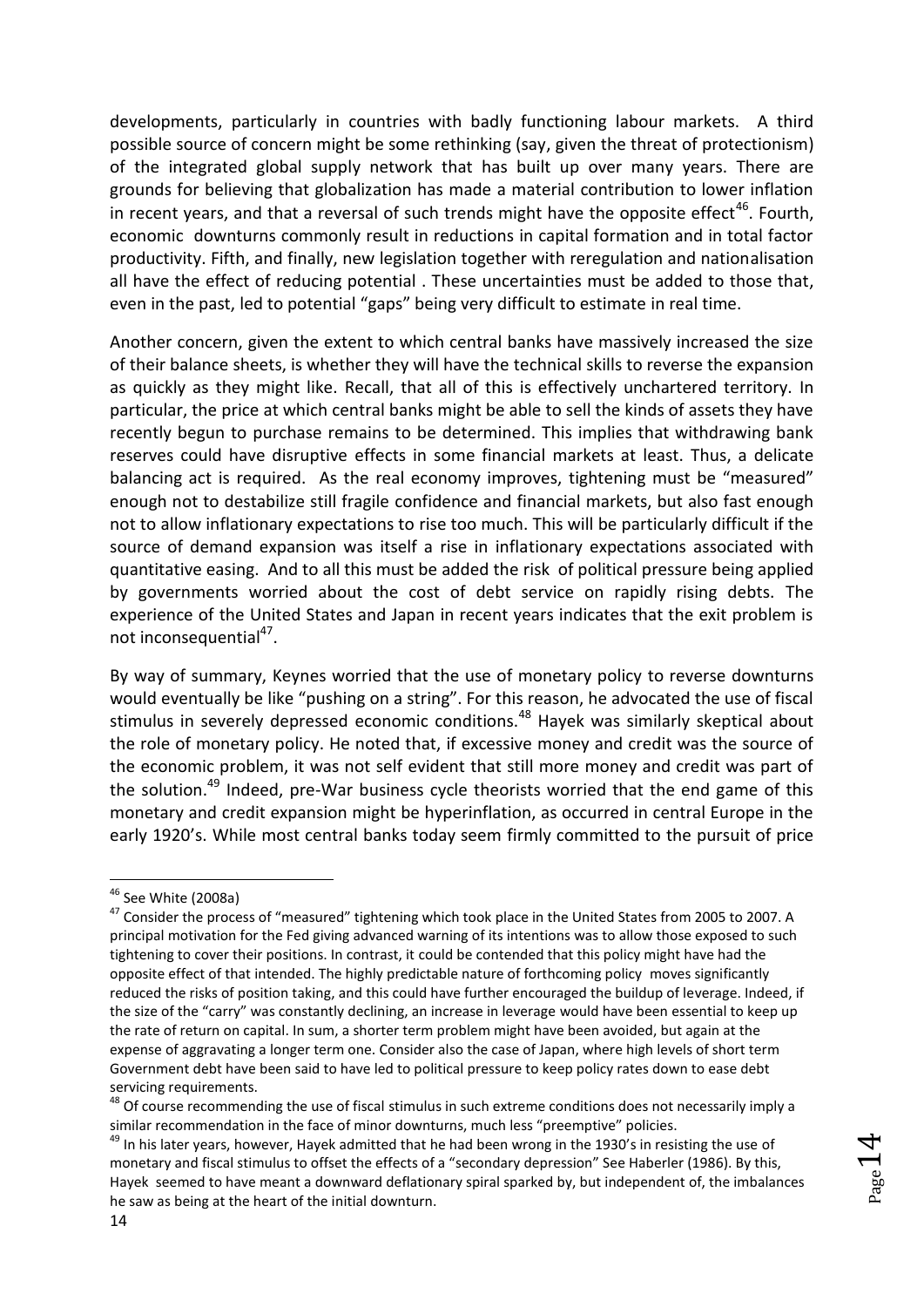stability , the technical questions just referred to could still raise doubts as to its attainability. Both prospective inflation and deflation remain serious risks. All these considerations strengthen the arguments for not getting into such a dangerous situation in the first place. Further support for this proposition is provided by recognizing other longer term problems associated with the maintenance of very expansionary monetary policies in such a situation<sup>50</sup>. These problems were emphasized by many pre-war theorists<sup>51</sup>, but can also be illustrated using more recent examples.<sup>52</sup>

## **C. Can other policies be used to "clean up" regardless?**

Considering the possibility that stimulative monetary policy might either not work effectively in the downturn, or might expose the economy to other risks over a longer horizon, raises the issue of other remedies. Should these also be deemed unreliable in restoring growth, or also have undesirable longer term side effects, then the dangers associated with not leaning against the upswing of the credit cycle become still more evident.

Fiscal stimulus is the obvious way to increase demand. However, the level of government debt in many jurisdictions is already so high as to invoke concerns about "Ricardian Equivelance". That is, seeing through the "veil" of government, taxpayers might tighten their belts as governments loosen theirs. In this regard, the muted response of the US economy to the fiscal package of 2007 was particularly disappointing. Moreover, in some cases, further fiscal stimulus might even lead risk premia and interest rates to rise, which would further mute the overall stimulus provided to spending<sup>53</sup>. If such fears were also to interact with concerns about monetary financing, exchange rate depreciation and eventual inflation, as discussed above in the case of the United States, the negative feedback would presumably be even greater. In Europe, the fact that sovereign spreads have already begun to move up in countries with high debt levels (particularly in Central and Eastern Europe) is of increasing concern. So too has been the recent increase in CDS spreads for sovereign debts issued by a number of countries, and the growing threat of rating downgrades. In sum, even fiscal stimulus might have its limitations and longer term dangers.

Of course, the ultimate remedy for a problem of over indebtedness is to recognize the facts, and to write off in an orderly way those debts that cannot be serviced. However, here too there are grounds for concern. Unlike previous sovereign debt crises, when all the principals involved could be assembled in one room, there are now literally millions of households whose debts will not be serviced under the initially agreed conditions. Moreover, many of

**<sup>.</sup>**  $50$  See White (2006) for a fuller description of all these problems.

 $51$  The classic reference providing an overview of such theories is Haberler (1939).

<sup>&</sup>lt;sup>52</sup> First, as was seen in Japan, low rates can actually encourage forbearance and impede the balance sheet restructuring and/or bankruptcies necessary to reduce excess capacity. Second, this environment can encourage mergers and acquisitions having little long term merit. Third, as seen in Japan in the early 1990's and many countries more recently, very low rates sustained for long periods can impede the functioning of the interbank market leaving the central bank as the market maker of last resort.

<sup>&</sup>lt;sup>53</sup> At the time of the Swedish banking crisis and associated deep (if short) recession, the authorities felt it would be imprudent to use discretionary fiscal stimulus to offset the downturn. This was particularly so since the Swedish krona had been under much pressure and the current account deficit was still large. See Heikenstein (1998). In the current downturn, the Irish government has also chosen to use tighter discretionary fiscal policy to offset a massive deterioration in the fiscal position arising from automatic stabilizers and a sharply weakening economy. Many other countries have stated the view that high initial debt levels imply they can do nothing more than let the automatic stabilizers work.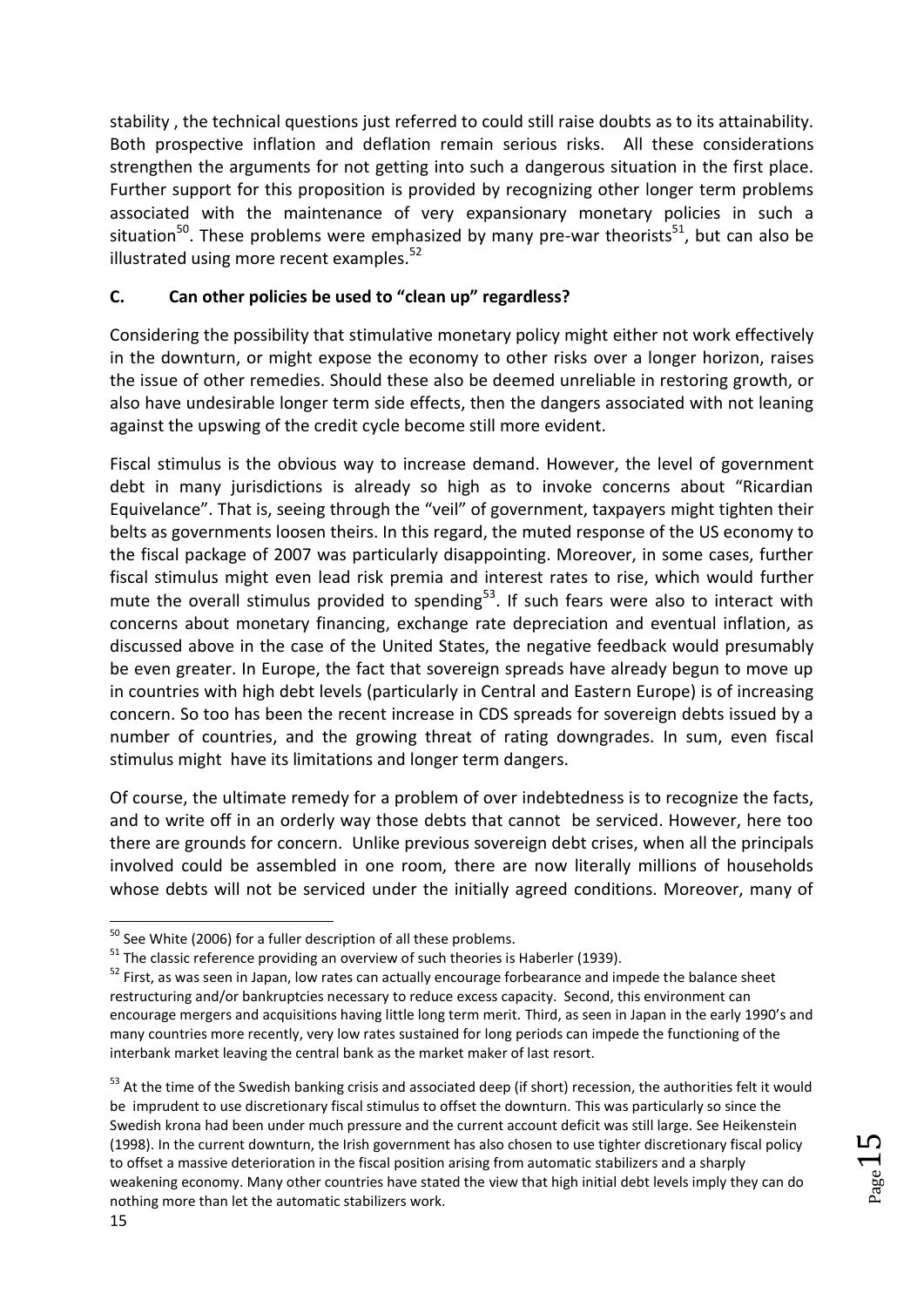these debts are encumbered by second mortgages<sup>54</sup>, or are parts of structured products implying that property and foreclosure rights are less clear<sup>55</sup>. These complications will impede any process of negotiating debt reduction, implying that the ultimate losses could be much larger than otherwise.<sup>56</sup> The new reality of credit transfer instruments is a further complication, since it implies that the interests of creditors are no longer aligned. Some creditors now profit more from a default than a negotiated settlement.

Compared to these problems, the difficulties facing policymakers in restoring the normal functioning of the financial system might actually seem less daunting. Yet, it is obvious from recent developments, especially but not exclusively in the United States, that even this task can be highly complicated. Alternative approaches (price support, recapitalization, "bad" banks and temporary nationalization) all have both advantages and disadvantages that must be assessed and weighed. The complications posed by large, internationally active and complex international banks are also substantial. Moreover, however it is done, support for the financial system, will have costs for taxpayers (or at least potential exposures) which could also spark the fiscal concerns just noted above.

Finally, and for the sake of completeness, two other sets of policies have been suggested as potentially useful in the face of major economic downturns. On closer examination, both have serious drawbacks. The first is, in principle, extremely sensible as a medium term proposition. Policies that encourage declining industries to adjust quickly should be pursued (including debt write downs and bankruptcies) since they serve to ensure that factors of production are available to support emerging industries<sup>57</sup>. Unfortunately, in practice, the short term effects of such policies would be to make the downturn more severe and, thus, they have never had much (if any) political support. Indeed, as has been seen recently with respect to the global car industry, great efforts are being made by the official sector to prevent its inevitable downsizing from happening. The second set of policies has to do with wages. It was suggested by the Hoover administration, in the United States in the early 1930's, that industrial wage levels be maintained since wage income would contribute to consumption and aggregate demand. Unfortunately, the implication was lower profits and a lower demand for labor. While this left the overall effect on the wage bill and consumption indeterminate, the lower profits did imply lower investment.<sup>58</sup> In sum, there are no magic bullets in these policy suggestions either.

<sup>&</sup>lt;sup>54</sup> Ashcroft and Schuerman (2008) estimate that by 2006 around 40 percent of AltA and 25 percent of subprime mortgages were encumbered by a "silent second" mortgage. The "silent" refers to their contention that, in most cases, this fact was hidden from the bank that subsequently bought the mortgages to incorporate them into structured products.

<sup>&</sup>lt;sup>55</sup> Indeed, many structured products contain clauses expressly ruling out changes in the original debt instruments.

<sup>&</sup>lt;sup>56</sup> A further very practical complication is that renegotiating contracts to mutual advantage takes time. The current institutional infrastructure in the United States, and perhaps elsewhere, is simply inadequate to the task. Consider that there were 3 million foreclosure filings in the US in 2008, and that most observers think the problem is likely to get worse going forward.

<sup>&</sup>lt;sup>57</sup> Schumpeter (1934) and others in the Austrian school emphasized the crucial importance of such adjustments. A number of private sector commentators have recently made similar points, noting that expansionary policies are likely to impede necessary longer term adjustments in the auto, real estate and financial services industries. In all these sectors, there is significant global overcapacity. See the article on "zombie companies" In Business Week, 15 January, 2009, as well as Tett (2009) for a set of broader concerns about how needed corporate restructuring is currently being impeded.

<sup>&</sup>lt;sup>58</sup> For a fuller discussion of this wage issue, see Haberler (1939), Chapter 11.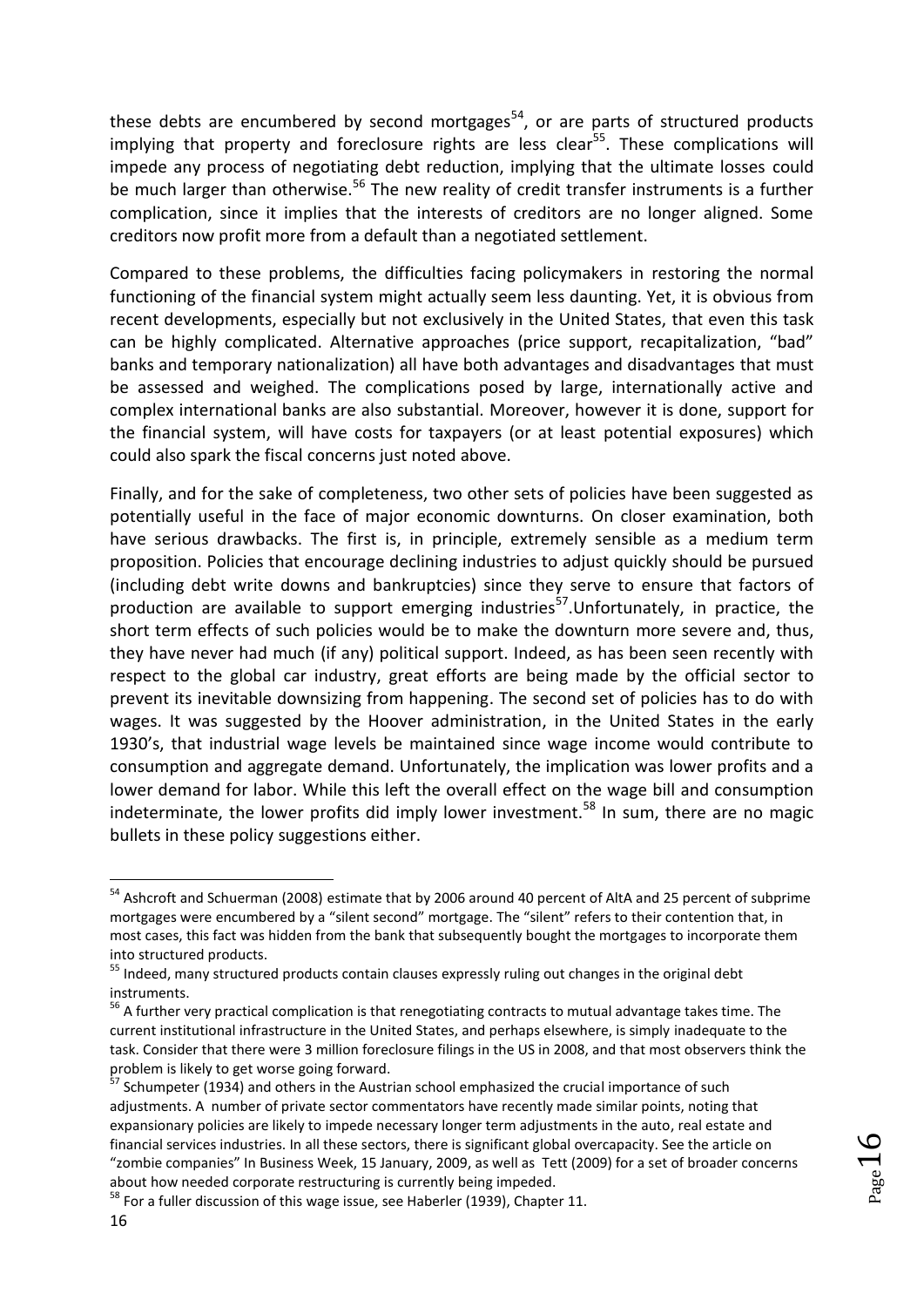### **D. Conclusion: the need for a new macrofinancial stability framework**

The current global economic and financial circumstances are already extremely difficult. Moreover, a variety of other risks now seem all too plausible; financial disruptions, currency crises and uncertain price developments among them. This raises the question of steps that might be taken to reduce the likelihood of similar risks arising in the future; i.e. crisis prevention. Such steps would seem desirable in themselves. Moreover, they would seem all the more desirable today given the need to take unprecedented measures to manage the current crisis. Many of these measures will clearly have undesirable side effects over the medium term, consistent with the analysis above.<sup>59</sup> A credible commitment to an institutional framework to ensure that similar problems would not arise in the future might then go some way to offset these undesirable side effects.

Not surprisingly in current circumstances, the possibility that liberalized financial systems might be inherently "procyclical" is already receiving increasing attention. Similarly, the possibility that accumulated imbalances might significantly reduce the effectiveness of stimulative monetary policy is being increasingly accepted. In particular, it cannot be denied that the period of financial market turmoil, which began almost two years ago, has been met with an extraordinary and creative response on the part of central banks. Nevertheless, the financial turmoil has continued unabated and the real side of the global economy looks increasingly vulnerable.

Moreover, looking forward, there are grounds for belief that the problem of procyclicality could well get worse. Three major structural shifts within the financial sector have encouraged procylicality; securitization, globalization and consolidation. After some pause associated with the current crisis, these secular trends seem likely to resume since they have been driven in large part by improving technology, which will not be easy to roll back by government decree. In addition, there are grounds for belief that fair value accounting, in spite of the unwanted contribution it makes to the procyclicality of the system, will be increasingly adopted. Whatever its faults, it seems better than the available alternative accounting benchmarks. Finally, the great advantage of Basel II is that it allows relative risk weights to change to reflect changes in underlying fundamentals. But, at the same time, it also allows the absolute weights to change over time. Evidently, in and of itself, this too could exacerbate procyclicality. In sum, there are numerous grounds for belief that the problem of procyclicality, already severe, will worsen going forward.

The fundamental conclusion to be drawn from balancing all the arguments above is that we need a new macrofinancial framework to resist procyclicality<sup>60</sup>. This can be done in a market friendly way. The intention must be to preserve the efficiencies generated by new financial developments, while at the same time mitigating inherent threats to safety and stability. Focusing on a the development of a new framework to reduce procyclicality, the fundamental problem, could also mitigate the tendency for politicians to rely on heavy handed and punitive regulation designed primarily to stop the recurrence of yesterday's

Page<sup>1</sup>

<sup>&</sup>lt;sup>59</sup> For example; consider all the longer term problems of monetary easing noted above. Note that major increases in the ratio of government debt to GDP reduce the policy room for maneouvre going forward. Private sector debt reduction invites moral hazard, and further consolidation in the banking sector has the unwanted implication that still more banks become "too big to fail" or even "too big to save"

 $60$  This suggestion is presented in more detail in White (2005) and in various BIS Annual Reports. See also Borio ( 2003) and Borio and Shim (2008 )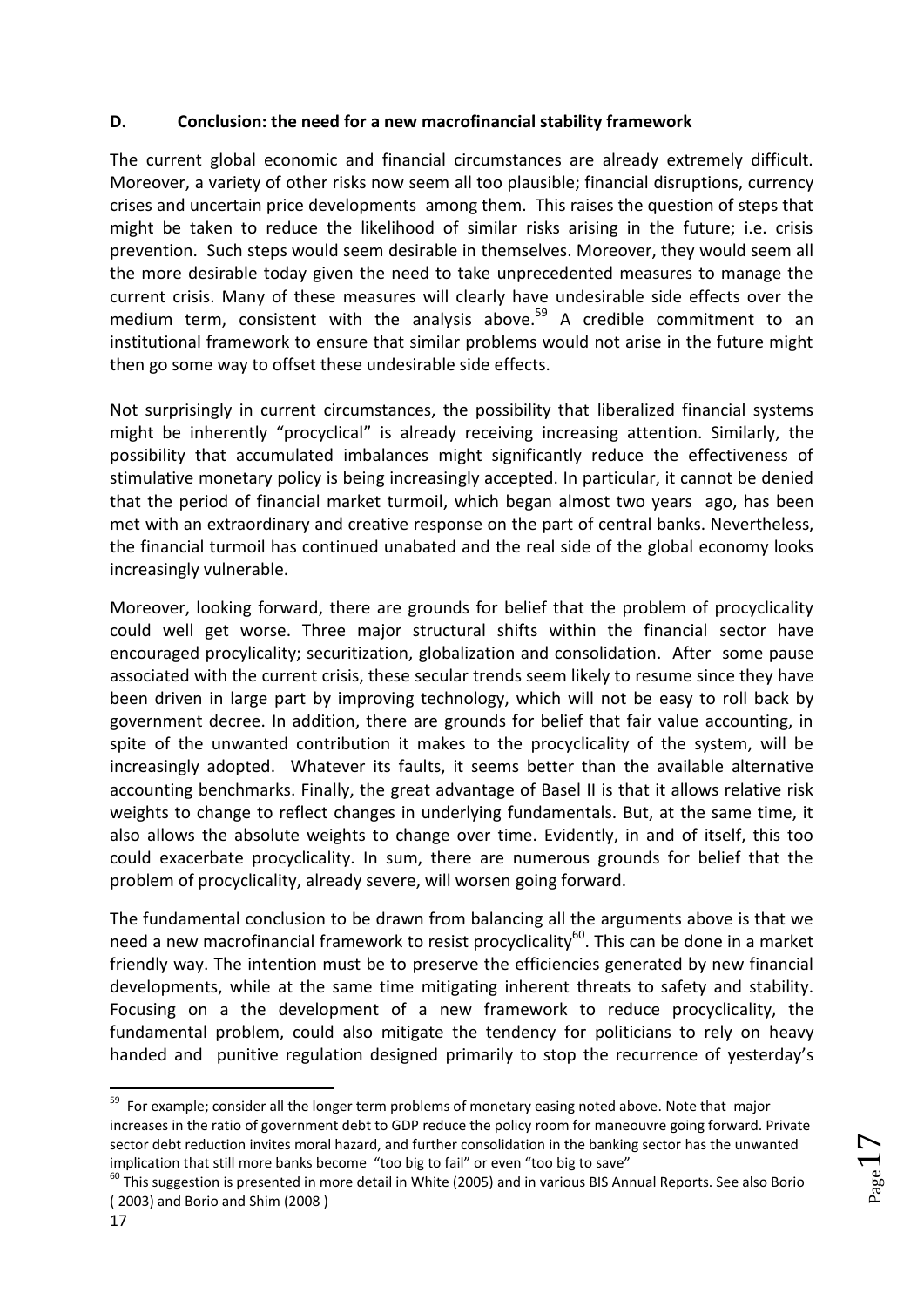problems. While some such changes are surely needed $61$ , care must be taken to address underlying causes of problems as well as their symptoms.

The central characteristics of such a system would be three in number. The first one would be an increased emphasis on **systemic** exposures. In particular, attention would be focused on the dangers associated with many different economic agents (households, corporations and financial institutions) having similar exposures to possible common shocks, and also the possibility of common responses. It is the shared exposures that contribute the most to systemic problems within the financial sector and to the joint vulnerability of the real and financial sectors.

Given that this is essentially a macroeconomic problem, rather than one confined to the financial system, it might also be suggested that central banks (with their "top down" view of things) should be given ultimate responsibility for resisting procyclicality and systemic distress<sup>62</sup>. Such a mandate for the central bank would in fact be consistent with the generally accepted view that price stability should be its principal objective. This consistency becomes obvious if one accepts the fact that price stability can be as easily threatened by deflation as inflation, if a boom-bust cycle is allowed to become sufficiently severe. Indeed, a deflationary spiral might in the end prove significantly more dangerous than an inflationary one since, as suggested above, monetary instruments can lose their potency in the face of high debt levels and the zero interest rate bound.

If central banks are to be given responsibility for "macroprudential" or systemic issues, what should be the role of traditional regulators? Evidently, there would still be need for a "microprudential" form of regulation that would focus on the safety and soundness of individual instituitions, particularly those that are large and complex. While this function could also reside in the central bank, it might be better to leave this in a separate institution also charged with ensuring appropriate market conduct and consumer protection. This "Twin Peaks" model (now in place in Australia and being suggested elsewhere) has the particular advantage of clarity about institutional objectives, a characteristic which also helps to ensure accountability of the agencies responsible.

A second characteristic of such a framework is that it would be much more **symmetric.** That is, the instruments used to resist procyclicality would attempt to lean against the upturn of the credit cycle rather than relying on cleaning up after the bubble had burst. In effect, "preemptive tightening" would replace "preemptive easing", for all of the reasons suggested above. This argument having been accepted at the level of principle, it must also be accepted that the practical implementation of such a policy would not be without difficulties.

As suggested above, conventional models (especially those based on recent data) are not likely to be very helpful in identifying problems which accumulate slowly during upturns and then suddenly materialize. That is the principal reason why most forecasters missed the current downturn. In contrast, indicators of growing "imbalances" in the economy do seem to have useful predictive powers $^{63}$ . Unusually rapid credit and monetary growth rates,

Turner, for the Euro area and the UK respectively.

**<sup>.</sup>**  $61$  See the report of the Financial Stability Forum (2008) to the G-8 for a long list of useful suggestions.  $62$  This is consistent with the thrust of the proposals made recently by the de Larosière group and by Lord

<sup>&</sup>lt;sup>63</sup> See Borio and Lowe(2002) and Borio and Drehmann (2008)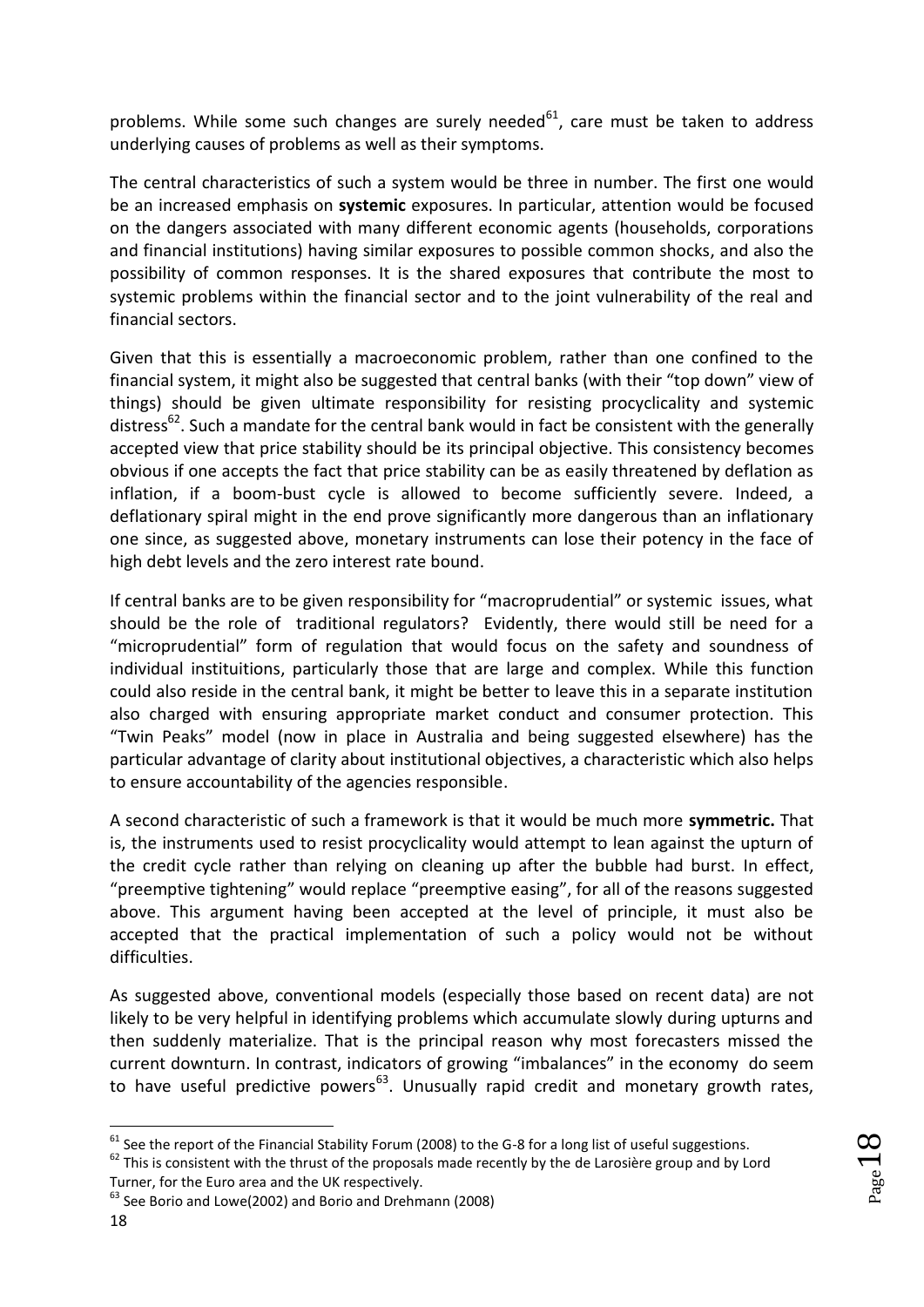unusually low interest rates, unusually high asset prices, unusual spending patterns (say very low household saving or unusually high investment levels) all ought to attract the attention of those charged with resisting procyclicality. Unusually high external trade positions (whether deficits or surpluses) are another indicator that unsustainable exposures are being built up<sup>64</sup>.

How might these indicators influence the setting of policy instruments? Here, much more work remains to be done, particularly with the calibration of monetary instruments. Nevertheless, all the arguments presented above suggest that interest rates in the expansion phase of the credit cycle would have to be tighter than inflation control alone would warrant. Absent higher interest rates, the underlying problem of excessive credit expansion will be extremely difficult to address. This will be particularly the case if current trends to disintermediated finance continue, implying that currently regulated institutions account for a steadily shrinking proportion of total credit growth. Evidently, this policy would then have to be explained to the public, currently conditioned to believe that meeting price stability objectives is sufficient to achieve good macroeconomic performance.

Regulatory policies would have a similar bias, with measures being taken to ensure that risk spreads (for expected losses), provisioning (for changes in expected losses) and capital (for unexpected losses) were built up in good times and run down in the bad<sup>65</sup>. Similarly, these regulatory actions would also have to be explained, particularly to the accounting profession and the fiscal authorities. Both groups, for understandable microeconomic reasons, have in many cases strongly opposed such policies in the past. Note as well that the use of such regulatory actions would likely be insufficient to deal with the underlying problem of credit growth and the wide range of imbalances to which it might lead. As recently indicated by developments in Spain, contracyclical measures such as "dynamic provisioning" allowed Spanish banks to be better prepared for the downturn (thus moderating the need to tighten credit conditions more recently). However, they did not prove very helpful in moderating the preceding upturn. Again, one is led to the conclusion that both regulatory and monetary instruments will have to be mobilized to deal effectively with the procyclicality problem.

Regulatory instruments do have one natural attribute. In the face of the many impediments to the discretionary use of both regulatory and monetary instruments<sup>66</sup>, it is not difficult to envisage the introduction of regulatory rules that would avoid many of these problems. Dynamic provisioning as introduced by the Bank of Spain, is one possibility. Another possibility would be to continue to calculate capital requirements as currently proposed under Pillar 1 of Basel II. This relates capital requirements to the perceived risk of the portfolio of individual institutions. This figure might then be grossed up (using the existing authority of Pillar 2) to reflect system wide imbalances indicating the growing risk of systemic disturbances. Such an approach would act to offset the inherent procyclicality of Basel II, while building on its strengths at the same time.

The issue of how to deal with currently unregulated institutions also needs further reflection, since there can be no doubt that tighter requirements on regulated players will

<sup>&</sup>lt;sup>64</sup> These might be defined as "macrosystemic indicators" of potential systemic stress. In addition, there might well be other "microsystemic indicators" (for example, measures of leverage or concentration in financial markets) that might also provide useful warning signals of accumulating stress. See Borio and Dehmann (2008)  $65$  This suggestion is consistent with the thrust of the argument in Brunnermeir et al (2009)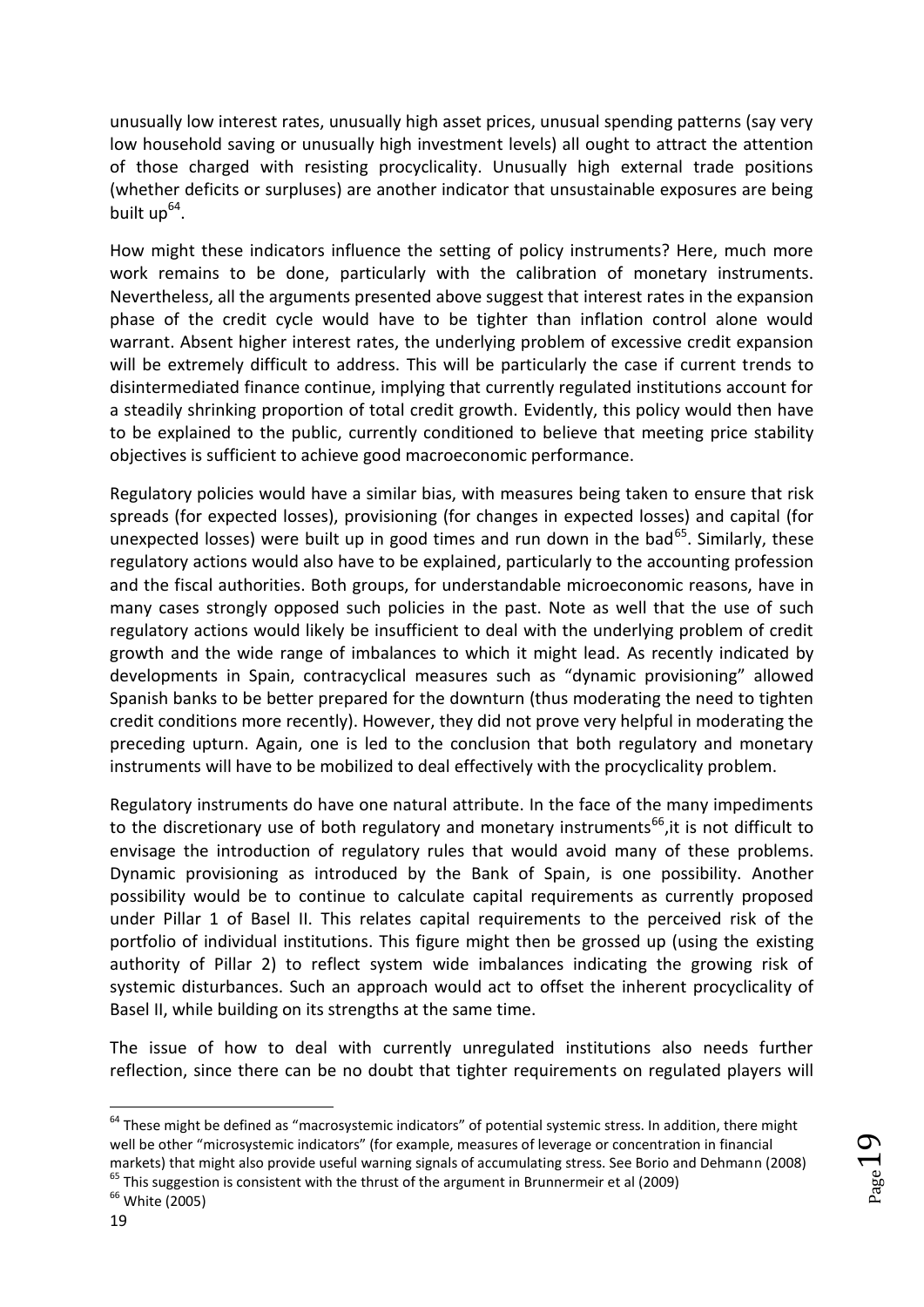encourage migration elsewhere. The creation of SIV's and conduits to escape the capital requirements of Basel I attest to this. Presumably, the scope of regulation will have to be extended, at least to systemically important players, though in a globalized world this too has pitfalls. For this reason too, automatic (rule based) regulatory measures might still prove insufficient to deal with the underlying problem of procyclicality. In this case, both regulatory and monetary policies might also have to be tightened in a discretionary way at a second stage.

A third characteristic of such a macrofinancial stability framework is that the authorities involved would have to be much more mutually **supportive** than they appear to be at the moment. This implies more cooperation, both nationally and internationally. With respect to national authorities, silo mentalities currently prevail in many countries. With respect to international cooperation, national authorities remain almost wholly driven by questions of national interest. Hopefully, this might be changed.

At the *national level*, assuming adoption of the Two Peaks model which allocates ultimate responsibility for different objectives to different agencies, central bankers and regulators should work much more closely together. This would involve ongoing discussion about both the indicators of growing imbalances and exposures and the appropriate policy responses. Central bankers (mostly economists) and regulators (often from a legal or accounting background) need to recognize that they have a great deal to learn from each other. Their respective "top down" and "bottom up" approaches also complement each other. Treasuries should actively encourage such cooperation since, should an unresisted boom turn to bust, it is the taxpayers who ultimately have to pay for any resulting bailouts.

As for mutual support at the *international level*, countries wishing to counter procyclical tendencies at home must pay more attention to the international dimension. Three points seem particularly important.

First, the oversight of internationally active financial institutions must have an international dimension. In many cases, foreign banks are so important that their failure could threaten macroeconomic stability in the host country (think of Central and Eastern Europe). At the same time, the international exposure of some banks is so large that losses elsewhere could threaten the health of the home country (think of Iceland). Indeed, it is not inconceivable that the home country would not have the fiscal means to save a bank that might be thought in principle "too big to fail". Everyone would then pay a price for the disorderly failure of a bank that proved "too big to save".

Second, more recognition must be given to the fact that international economic and financial linkages have been steadily growing. One implication of this greater integration is that domestic indicators of procyclical behavior will under estimate the threat posed to stability (and to inflation as well) to the extent that other countries are subject to similar pressures. A second implication, now all to evident, is that a "bust" in an important debtor country (say the US) can have significant effects on output in creditor countries (say Germany, Japan and China) that do not in fact seem to share the domestic imbalances generated by procyclical tendencies. From a policy perspective, this greater integration implies that everyone has a legitimate interest in encouraging debtor countries with domestic excesses to moderate them. But, by the same reasoning, creditor countries also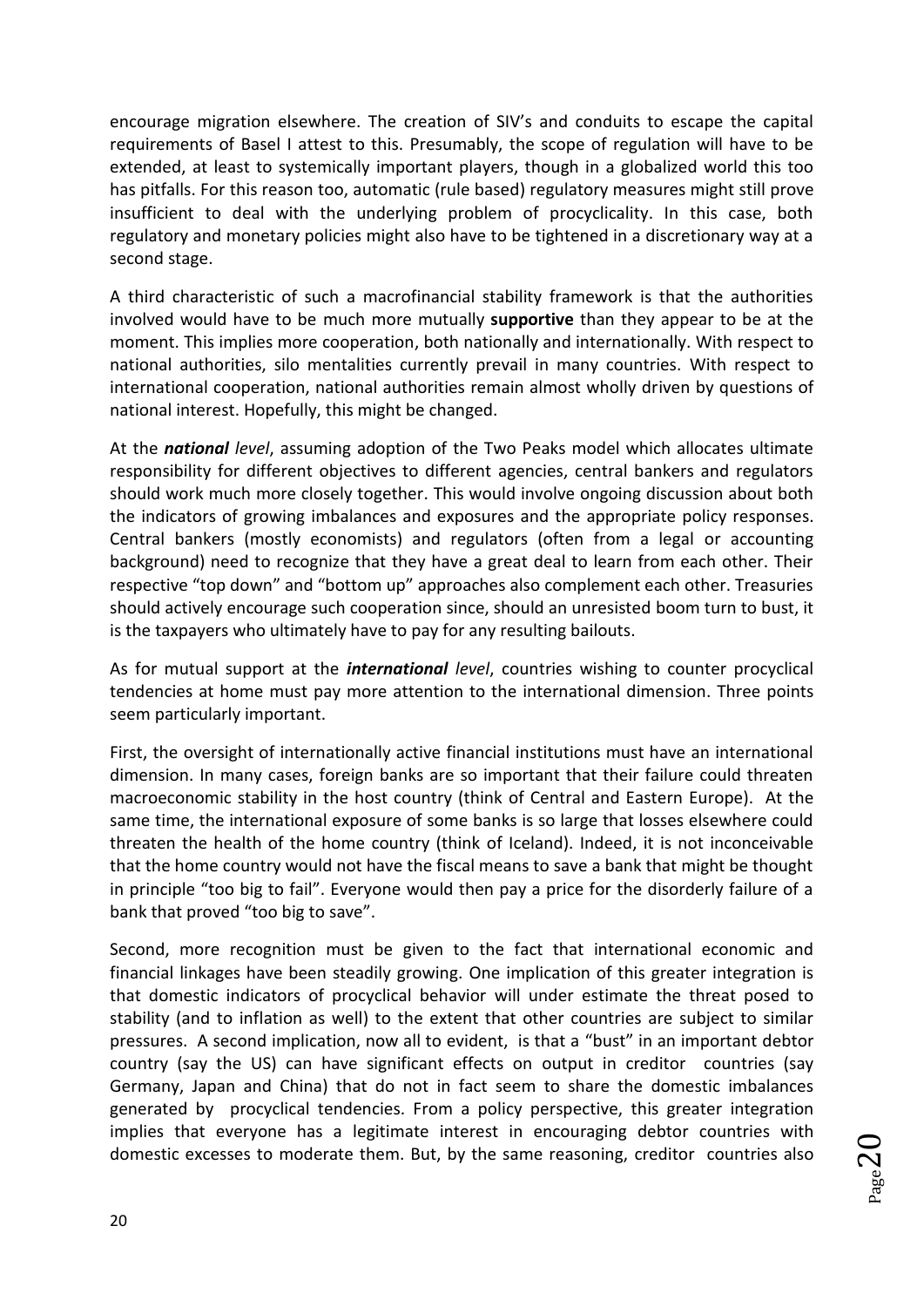have a responsibility to change their own policies to the extent that they are encouraging excesses elsewhere by providing the financing to sustain them.

Third, and closely related, much more attention needs to be paid to the role of exchange rates in fostering procyclical behavior. The efforts of many countries in emerging market countries to prevent their currencies from rising against the US dollar, both through easy monetary policies and explicit intervention, effectively imported US "imbalances" into their own countries. Moreover, since the US dollar has been trending down over this last decade, this policy served to increase their domestic inflationary pressures as well. Moreover, these policies not only had undesirable domestic effects but undesirable international implications as well. First, by preventing the US dollar from falling and by lowering US long term rates in the process of reserve accumulation, both the elasticity and absorption channels of trade adjustment were impeded. As a result, global trade imbalances became ever bigger and more dangerous. Second, with many currencies prevented from moving against the US dollar, an unwarranted degree of upward pressure was diverted to freely floating currencies like the euro<sup>67</sup> For all of these reasons, it is now in the interests of all countries to rethink urgently what currently passes for an international monetary system.<sup>68</sup>

#### **References**

1

<sup>&</sup>lt;sup>67</sup> Against this backdrop of very easy global liquidity conditions, another problem also emerged. Smaller countries that wished to tighten their domestic monetary policy found such efforts undermined by international capital flows which pushed down long rates and pushed up asset prices. In principle this should not happen if the theory of Uncovered Interest Rate Parity(UIP) prevails. In practice, UIP seems to prevail only over long horizons implying that unhelpful capital flows can continue for long periods. This was clearly a problem for New Zealand and for the United Kingdom as their central banks sought to tighten policy in the years preceding the crisis of August 2007. Indeed, as the US dollar continued to weaken, even as domestic policy rates rose from 2005 onwards, capital inflows provided a significant degree of offset to the general thrust of US policy. This raises the broader issue of whether even the United States must now be treated as a Small Open Economy.

 $68$  This gives some urgency for calls to reform the Fund itself (the question of "chairs and shares"). If large, emerging market countries shared a sense of "ownership", the Fund might find it easier to produce a more universal floating exchange rate system, at least among the bigger currency blocks. Moreover, a more effective Fund might also find it easier to convince the large creditor nations (China, Germany and Japan in particular) that in a closed global economy everyone must contribute to measures to reduce global trade imbalances. Indeed, the need for creditors to adjust takes on added importance when the overall environment is deflationary rather than inflationary. This is, of course, precisely the set of circumstances we face today. Against this background of external imbalances, the fact that the United States has introduced by far the largest set of domestic stimulus measures looks positively anomalous.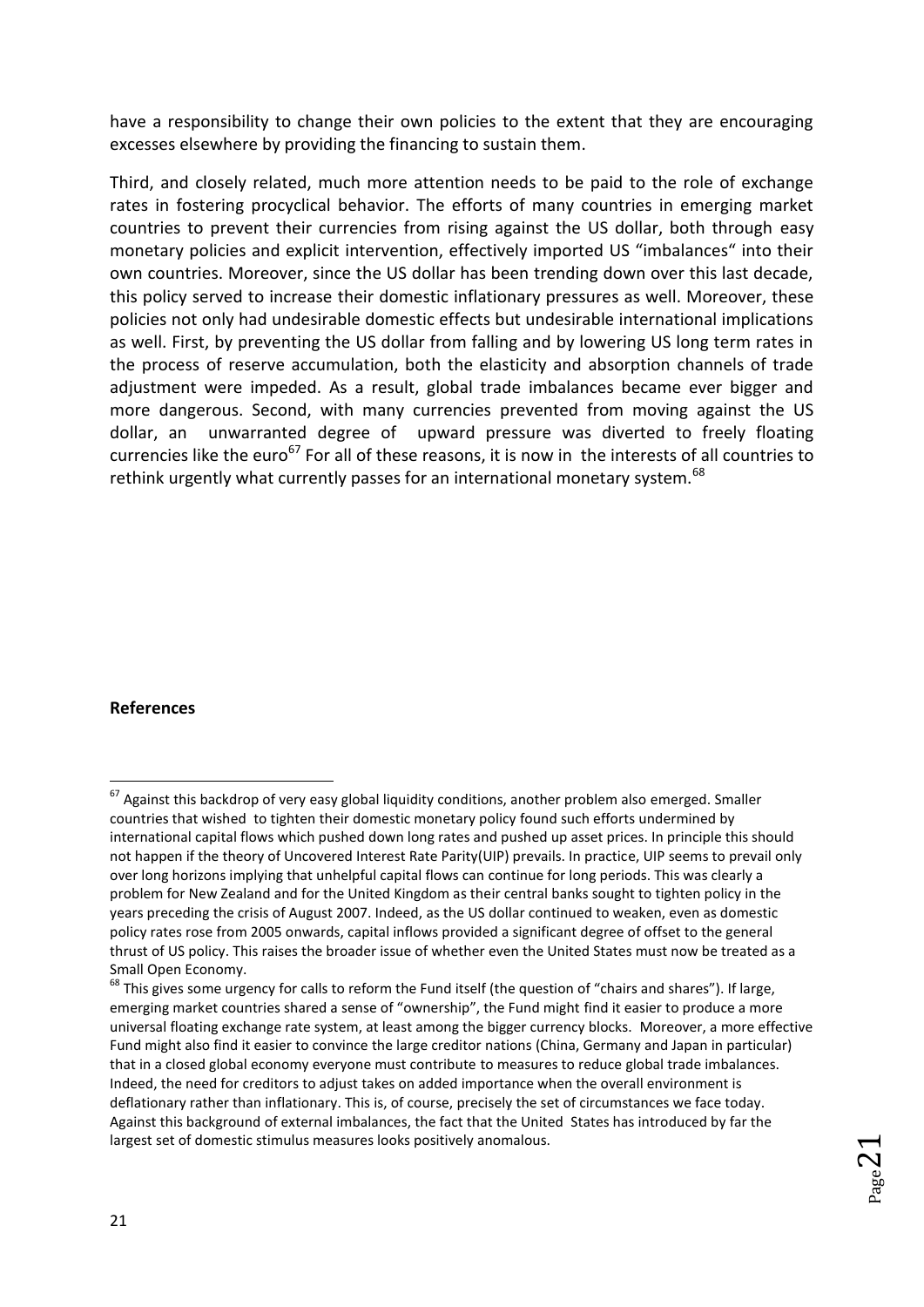Ahearn A, J. E. Gagnon, J. Haltmaeir and S. B. Kamin (2002) "Preventing deflation; lessons from the Japanese experience in the 1990's" FRBG International Finance Discussion Paper No 792, June, Washington, DC

Ashcraft, A. B. and T. Schuermann (2008):"Understanding the securitization of subprime mortgage credit" Federal Reserve Bank of New York Staff Report no 318

Atkeson A. and P. J. Kehoe (2004) "Deflation and depression: is there an empirical link?" American Economic Review, Papers and Proceedings, Vol 94, No 2, May

Bank for International Settlements (2001) Annual Report, Basel, June

Bernanke B. S. (2002): "Deflation: making sure "it" doesn't happen here", Remarks before the National Economists Club, Washington DC, 21 November

Bernanke B. (2009) "Stamp Lecture" London School of Economics, January, London

Bernanke B. and V. Reinhart (2004) "Conducting monetary policy at very low short term interest rates" Paper presented at the International Centre for Monetary and Banking Studies, January, Geneva

Bernanke B. S. V. R. Reinhart and B. P. Sack (2004) "Monetary policy alternatives at the zero bound: an empirical assessment" FRBG Finance and Economics Discussion Series, No 48, Washington DC

Borio C. E. V. (2003) "Towards a macroprudential framework for financial supervision and regulation" BIS Working Paper No 128, February, Basel

Borio C. E. V. and M. Drehmann (forthcoming) "Towards an operational framework for financial stability: "fuzzy" measurement and its consequences" Paper presented at the 12th Annual Conference of the Central Bank of Chile, November, Santiago

Borio C. E. V. and A. Filardo (2005) "Deflation in an historical perspective" BIS Working Paper No 186, November, Basel

Borio C. E. V. and P. Lowe (2002) "Asset prices, financial and monetary stability: exploring the nexus" BIS Working Paper 114, July, Basel

Borio C. E. V. and I. Shim (2008) "What can (macro-) prudential policy do to help support monetary policy?" BIS Working Paper No. 242, January, Basel

Borio C. E. V. and W. R. White (2004) "Whither monetary and financial stability? The implications of evolving policy regimes" BIS Working Paper No 147, February, Basel

Brunnermeir M., A. Crocket, C; Goodhart , A. Persaud, H. Shin (forthcoming) "The fundamental principles of financial regulation" Geneva Report on the World Economy 11

Cochran J.P. and F. R. Glahe (1999) "The Hayek-Keynes debate: lessons for current business cycle research", Edwin Miller Press., Lewiston NY

 $_{\rm Page}$ 22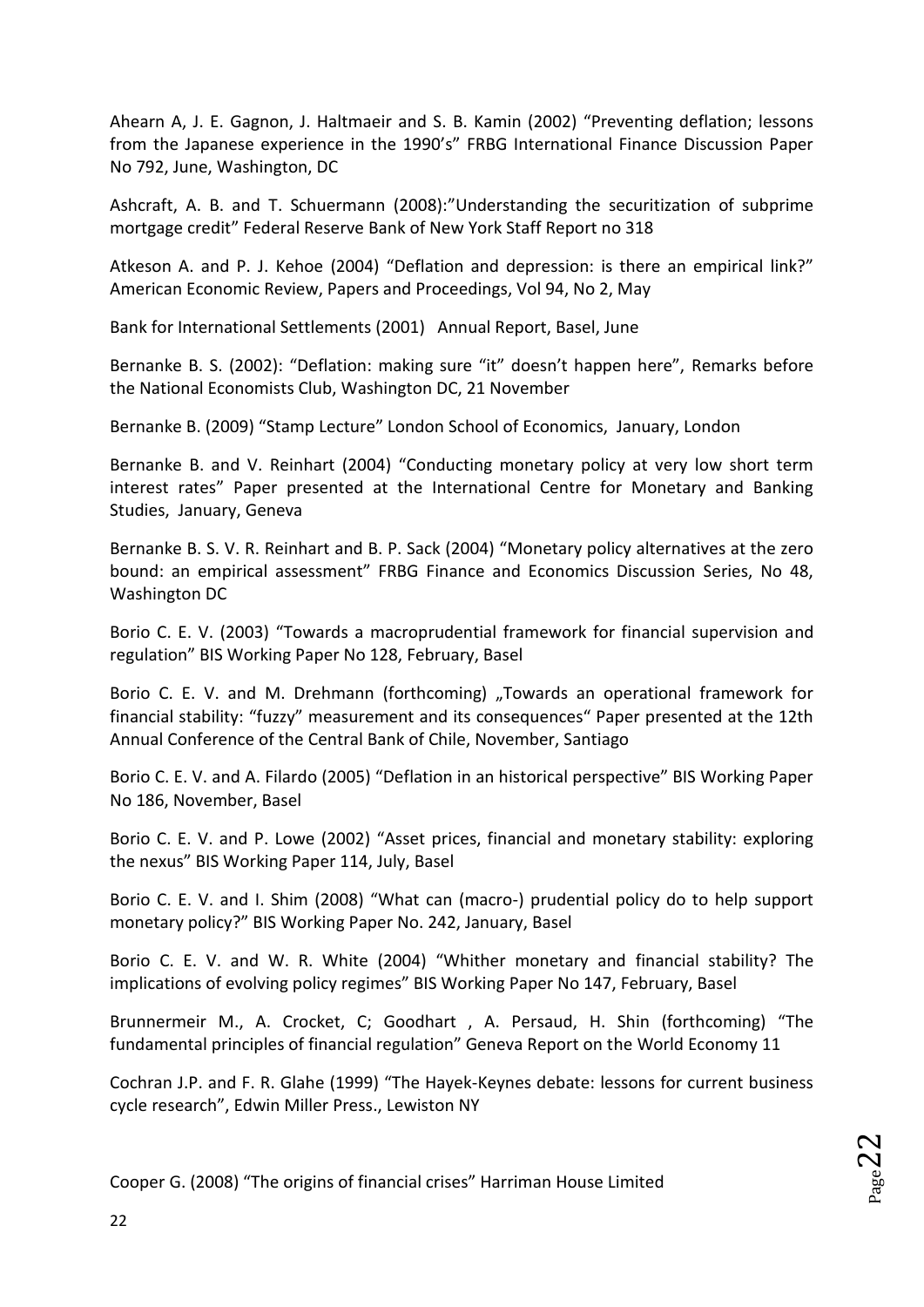Financial Stability Forum (2008) "Report of the FSF in enhancing market and institutional resilience" 7 April, Basel

Fisher I. (1936) "The debt-deflation theory of great depressions" Econometrica

Greenspan A. (2005) "Economic flexibility", remarks to the National Association of Business Economists Annual Meeting, 27 September, Chicago

Greenspan A. (2009) "We need a better cushion against risk" Financial Times, March 27, p. 9

Haberler G. (1939) "Prosperity and Depression" League of Nations , Geneva

Haberler G. (1986) "Reflections on Hayek's Business Cycle Theory" Cato Journal Vol 6, Number 2

Heikenstein L. (1998) "The crisis in Asia- Experiences from Sweden" Presentation at the OECD, March, Paris

Hicks J. (1967) "Critical Essays in Monetary Theory" Clarendon Press, Oxford

Issing O. (2005) "The monetary pillar of the ECB" Paper prepared for the conference: The ECB and its watchers 3 June, Frankfurt

Kaminsky G. and C. Reinhart (1999) "The twin crises: The causes of banking and balance of payments problems" American Economic Review, Vol 89, p.473-500

Kindleberger C.P. and R. Z. Aliber (2005) "Manias, panics and crashes" (Fifth edition) Palgrave Macmillan

Knight M. D. (2008) "General Manager's Speech", on the occasion of the BIS Annual General Meeting, 30 June, Basel

Kohn D. (2008) "Monetary policy and asset prices revisited", speech presented at the Cato Institute's 26<sup>th</sup> Annual Monetary Policy Conference, 19 November, Washington DC

Minsky H. (1992) "The financial stability hypothesis" WP74 in Handbook of Radical Political Economy by Arestis E and Sawyer M, Edward Elgar, Aldershot

Mishkin F. S. (2007) "Housing, and the monetary transmission mechanism", Paper presented at the Federal Reserve Bank of Kansas City Economic Symposium, 31 August, Jackson Hole, Wyoming

Muelbauer J. (2007) "Housing, credit and consumer expenditures" Paper presented at the Federal Reserve Bank of Kansas City Symposium 31 August, Jackson Hole, Wyoming

Phillips A. W. (1957) "Stabilisation policy and the time form of lagged responses" Economic Journal 67, 265-277

Reinhart V. (2003)"Tools for combating deflation" Presentation to the National Association of Business Economists, March, Washington

Rudd J and K. Whelan (2003) "Can rational expectations, sticky price models explain inflation dynamics?" FRBG Finance and Economics Discussion Series No 46, Washington D C